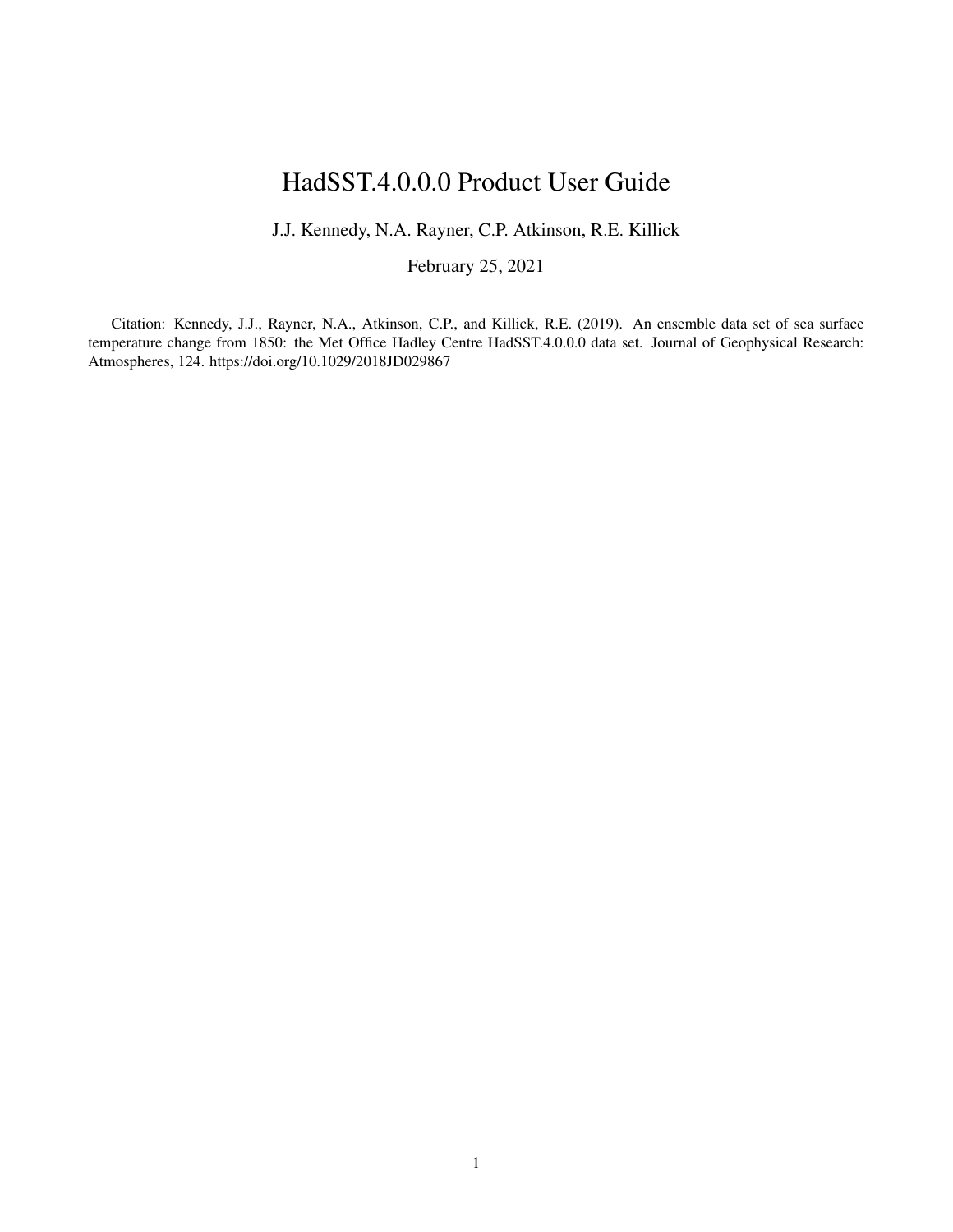# EMERGENCY ONE PAGE QUICK START GUIDE FOR HadSST.4.0.0.0

HadSST.4.0.0.0 is the Met Office Hadley Centre Sea-surface temperature anomaly data set. Anomalies are expressed relative to the 1961-1990 average. The data have been adjusted to minimize the effect of systematic errors associated with instrumentation changes and are representative of SST measured at a depth of 20cm. The data set is presented on an equi-rectangular 5° latitude by 5° longitude monthly grid from January 1850 to December 2020.

Uncertainty in the data is presented using a combined approach. Uncertainty in the bias adjustments is presented as an ensemble of interchangeable realisations. Uncertainty arising from local measurement errors and local sampling errors are presented as gridded fields. Uncertainties associated with correlated measurement errors are presented as error-covariance matrices. These can be combined to give uncertainty estimates for derived quantities such as the global mean temperature.

HadSST.4.0.0.0 is based on ICOADS release 3.0.0 (1850-2014, [\[6\]](#page-31-0)) and ICOADS release 3.0.1 (2015-present). In addition it uses drifting buoy observations "Generated using E.U. Copernicus Marine Service Information" from CMEMS. November 2020 and December 2020 updates to HadSST.4.0.0.0 were produced using drifting buoy data from NOAA's OMSC.

# What products are available?

The following products are available under the [Open Government License v3.](http://www.nationalarchives.gov.uk/doc/open-government-licence/version/3/) The basic time series products are:

- Global average SST anomaly with uncertainties, [link](https://www.metoffice.gov.uk/hadobs/hadsst4/data/csv/HadSST.4.0.0.0_annual_GLOBE.csv)
- Regional average SST anomalies with uncertainties, [link](https://www.metoffice.gov.uk/hadobs/hadsst4/data/download.html)

The basic gridded products are:

- Grid of median SST anomalies calculated from the ensemble, monthly 1850-present, [link](https://www.metoffice.gov.uk/hadobs/hadsst4/data/netcdf/HadSST.4.0.0.0_median.nc)
- Grids of bias-adjusted SST anomalies for the 200 ensemble members, monthly 1850-present, [link](https://www.metoffice.gov.uk/hadobs/hadsst4/data/netcdf/HadSST.4.0.0.0_ensemble.zip)
- Grid of estimated uncertainties arising from all sources, monthly 1850-present, [link](https://www.metoffice.gov.uk/hadobs/hadsst4/data/netcdf/HadSST.4.0.0.0_total_uncertainty.nc)

There are other products including individual components of uncertainty, error covariances (for propagating uncertainty properly) and counts of numbers of observations.

# How do I obtain the data?

Data are available from <http://www.metoffice.gov.uk/hadobs/hadsst4/> and specific links are given above. Data and products are made available under the [Open Government License v3.](http://www.nationalarchives.gov.uk/doc/open-government-licence/version/3/)

# How do I read the HadSST.4.0.0.0 data?

The time series data are stored in csv (Comma Separated Value) files which can be read by a wide variety of tools including Excel. The gridded data are stored in NetCDF format files. [NetCDF files](https://www.unidata.ucar.edu/software/netcdf/) are a platform-independent, self-describing binary format and there are a number of common tools (Section [3.2\)](#page-15-0) that can be used to access the data. Some basic python code is provided in Section [4](#page-22-0) to show worked examples of reading the data and performing some simple calculations and processing.

## What tools are available for these products?

Some basic python code is provided in Section [4](#page-22-0) to show worked examples of reading the data and performing some simple calculations and processing.

# How to acknowledge and cite the data set

We recommend that users of the data specify which version of the data set they used, when the data were downloaded, provide a link to the website and a link to the license. For example:

HadSST.4.0.0.0 data were obtained from <http://www.metoffice.gov.uk/hadobs/hadsst4/data> on [date downloaded] and are ©British Crown Copyright, Met Office [year of download] provided under an [Open Government License](http://www.nationalarchives.gov.uk/doc/open-government-licence/version/3/) [v3](http://www.nationalarchives.gov.uk/doc/open-government-licence/version/3/) [http://www.nationalarchives.gov.uk/doc/open-government-licence/version/3/.](http://www.nationalarchives.gov.uk/doc/open-government-licence/version/3/)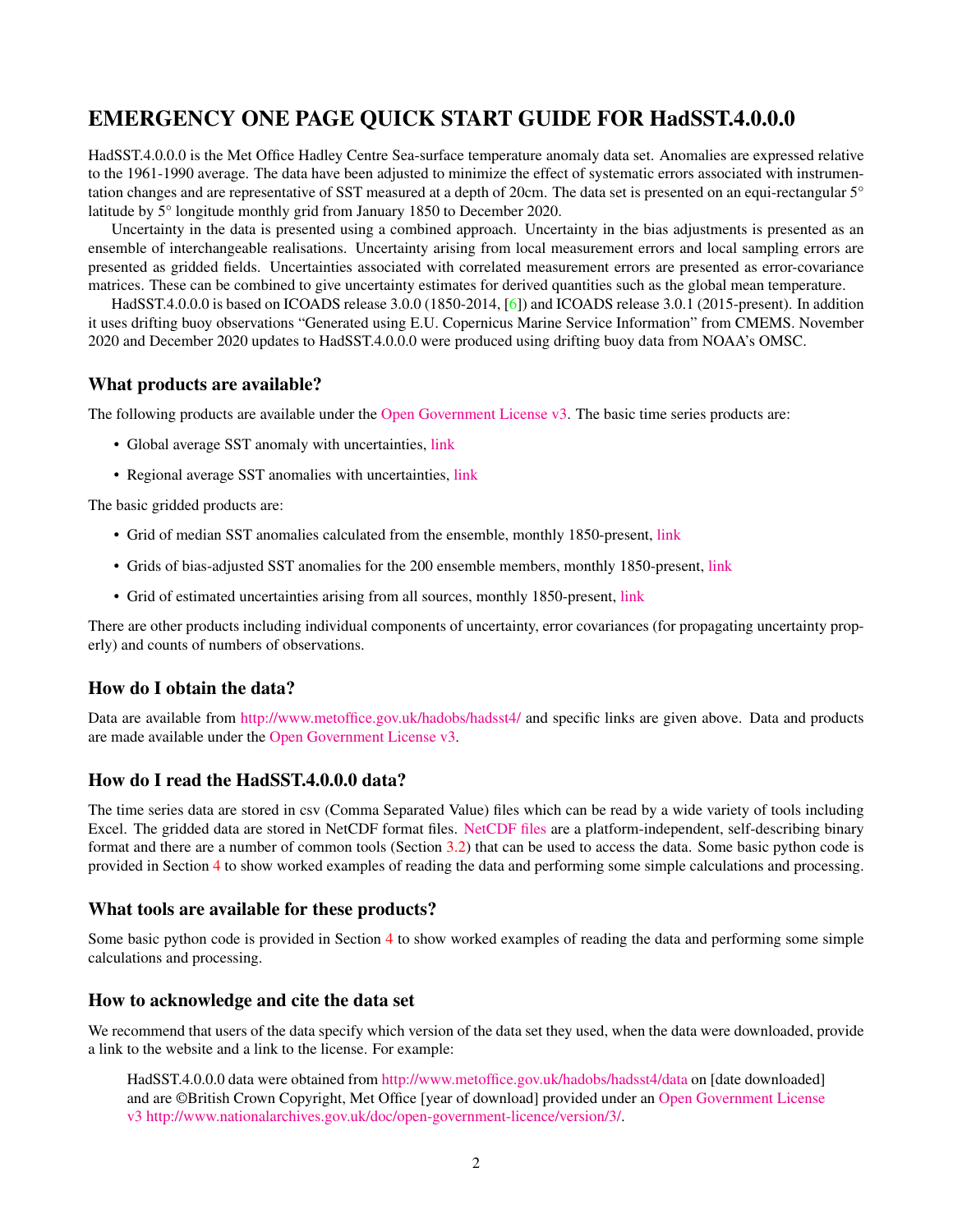In addition, users of HadSST.4.0.0.0 are kindly requested to cite the specific journal article:

Kennedy, J.J., Rayner, N.A., Atkinson, C.P., and Killick, R.E. (2019). An ensemble data set of sea surface temperature change from 1850: the Met Office Hadley Centre HadSST.4.0.0.0 data set. Journal of Geophysical Research: Atmospheres, 124. https://doi.org/10.1029/2018JD029867.

# Further information and contact

For further help please read the rest of the document. The paper describing the data set is the best place to find the technical details. Updated diagnostics are available from [http://www.metoffice.gov.uk/hadobs/hadsst4/.](http://www.metoffice.gov.uk/hadobs/hadsst4/) For further enquiries contact john.kennedy@metoffice.gov.uk. Data set updates will be tweeted from [@metofficeHadOBS](https://twitter.com/metofficeHadOBS)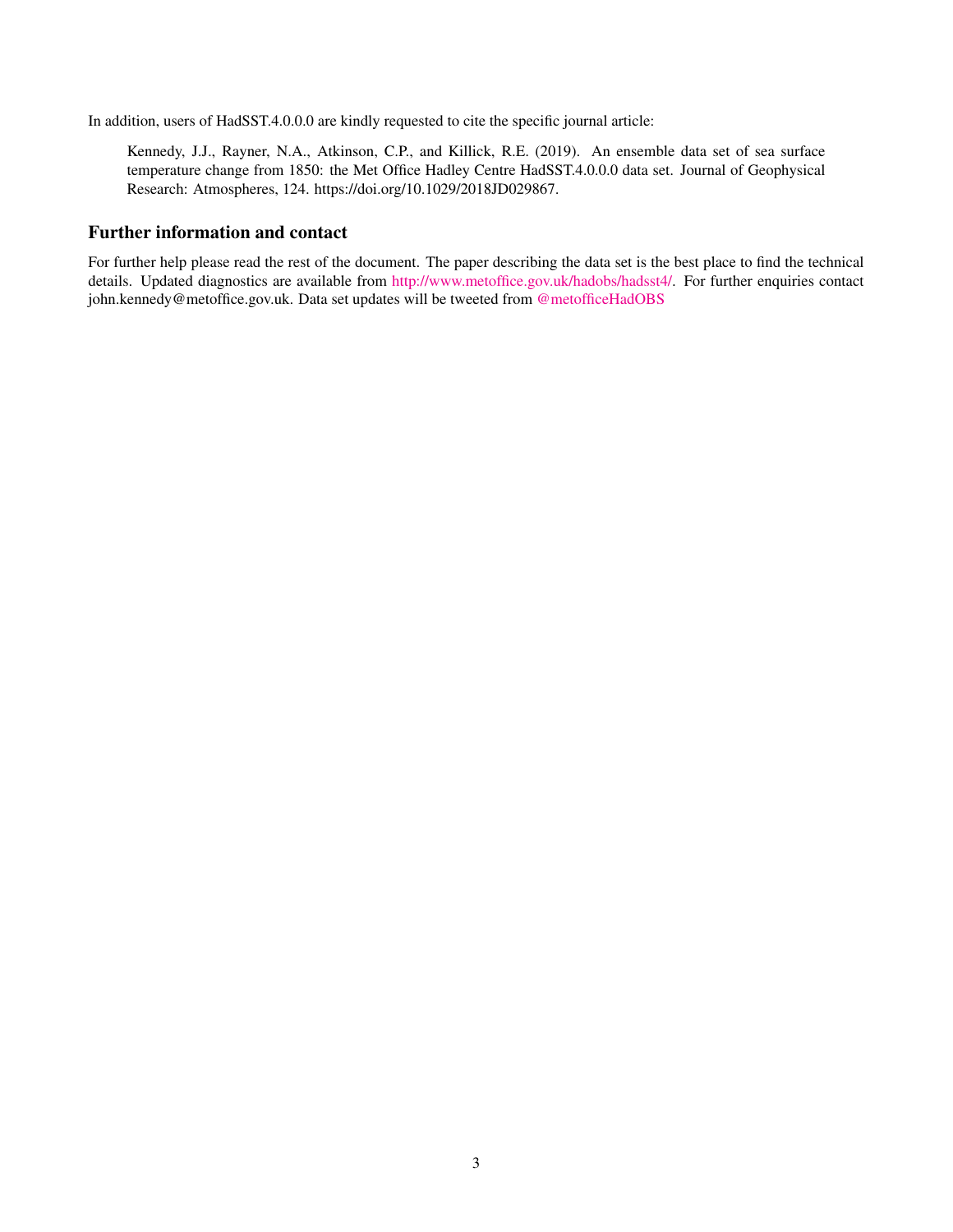# **Contents**

| 1 |     | <b>Getting started with HadSST.4.0.0.0</b>                                       | 6              |
|---|-----|----------------------------------------------------------------------------------|----------------|
|   | 1.1 |                                                                                  | 6              |
|   |     | 1.1.1                                                                            | 6              |
|   |     | 1.1.2                                                                            | 6              |
|   | 1.2 |                                                                                  | $\overline{7}$ |
|   |     | 1.2.1                                                                            | $\overline{7}$ |
|   | 1.3 |                                                                                  | $\overline{7}$ |
|   |     | 1.3.1                                                                            | $\overline{7}$ |
|   |     | 1.3.2                                                                            | 8              |
|   |     | 1.3.3                                                                            | 9              |
|   |     | 1.3.4                                                                            | 9              |
|   |     | 1.3.5                                                                            | 9              |
|   | 1.4 |                                                                                  | 10             |
|   | 1.5 |                                                                                  | 11             |
|   | 1.6 | FAQ                                                                              | 11             |
|   |     | 1.6.1                                                                            | 11             |
|   |     | 1.6.2                                                                            | 11             |
|   |     | 1.6.3                                                                            | 11             |
|   |     | 1.6.4                                                                            | 12             |
|   |     | How does HadSST.4.0.0.0 differ from HadSST.3.0.0.0 and HadISST?<br>1.6.5         | 12             |
|   |     | 1.6.6                                                                            | 12             |
|   |     | 1.6.7                                                                            | 12             |
|   |     | 1.6.8                                                                            | 12             |
|   |     | 1.6.9                                                                            | 13             |
|   |     | 1.6.10 What do the different parts of the version number mean in HadSST.4.0.0.0? | 13             |
|   |     |                                                                                  |                |
| 2 |     | Using the time series files                                                      | 14             |
|   | 2.1 |                                                                                  | 14             |
|   | 2.2 |                                                                                  | 14             |
|   | 2.3 |                                                                                  | 14             |
| 3 |     | Using the gridded data files                                                     | 15             |
|   | 3.1 |                                                                                  | 15             |
|   | 3.2 |                                                                                  | 16             |
|   | 3.3 |                                                                                  | 16             |
|   |     | 3.3.1                                                                            | 16             |
|   |     | 3.3.2                                                                            | 17             |
|   |     |                                                                                  | 17             |
|   |     | 3.3.4                                                                            | 17             |
|   |     | 3.3.5                                                                            | 17             |
|   |     |                                                                                  | 18             |
|   |     | 3.3.6                                                                            |                |
|   |     | 3.3.7                                                                            | 18             |
|   |     | 3.3.8                                                                            | 18             |
|   |     | 3.3.9<br>SST anomalies: HadSST.4.0.0.0_measurement_and_sampling_uncertainty.nc   | 19             |
|   |     | SST anomalies: HadSST.4.0.0.0_uncorrelated_measurement_uncertainty.nc<br>3.3.10  | 19             |
|   |     | SST anomalies: HadSST.4.0.0.0_correlated_measurement_uncertainty.nc<br>3.3.11    | 19             |
|   |     |                                                                                  | 20             |
|   |     |                                                                                  | 20             |
|   |     |                                                                                  | 20             |
|   |     |                                                                                  | 21             |
|   |     |                                                                                  | 21             |
|   |     |                                                                                  | 21             |
|   |     |                                                                                  | 22             |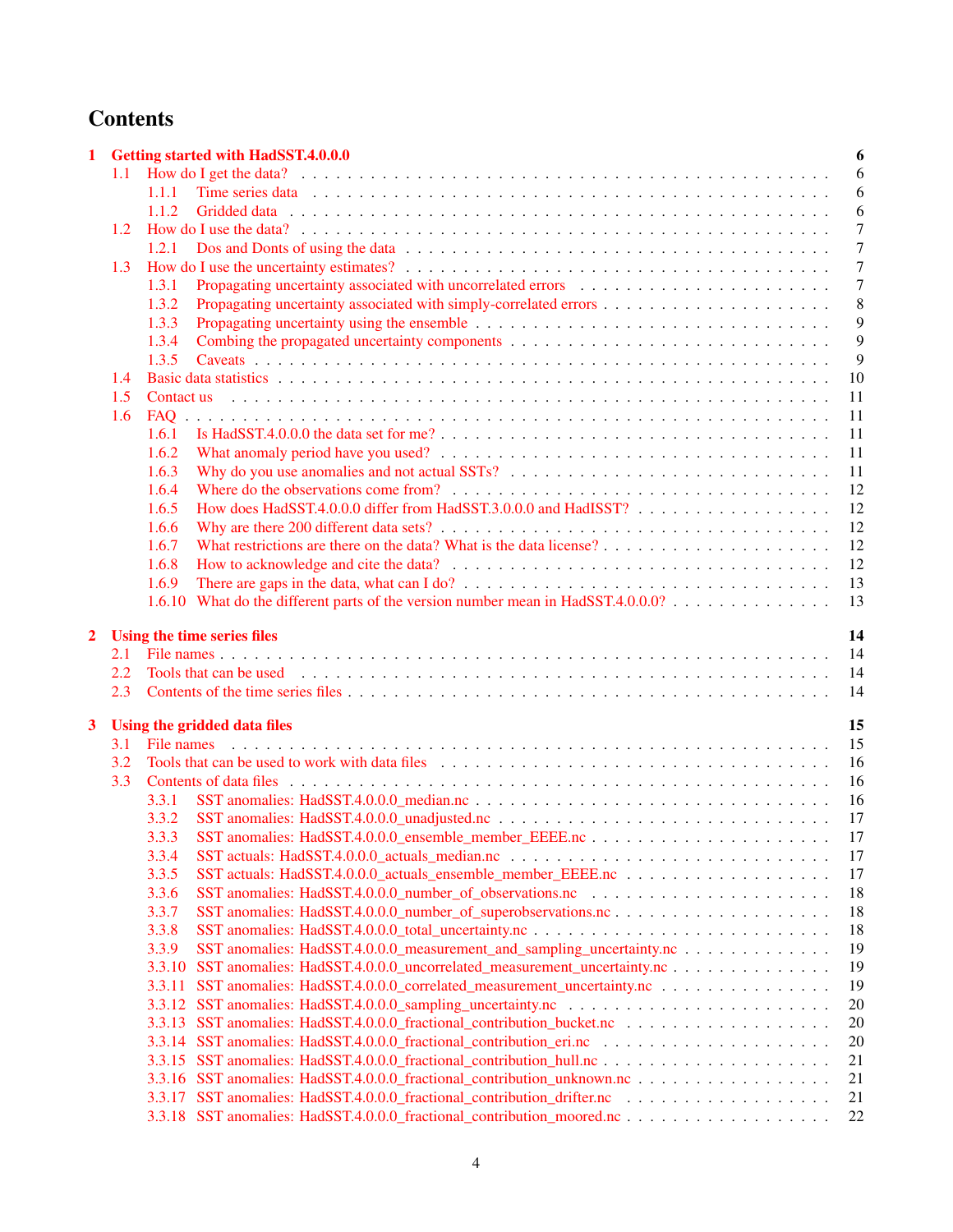|                         |                   | 3.3.19 Error covariances: HadSST.4.0.0.0 error covariance YYYYMM.nc 22 |    |
|-------------------------|-------------------|------------------------------------------------------------------------|----|
| $\overline{\mathbf{4}}$ |                   | <b>Worked examples</b>                                                 | 23 |
|                         | 4.1               |                                                                        | 23 |
|                         | 4.2               |                                                                        | 23 |
| 5                       |                   | <b>Version history</b>                                                 | 24 |
|                         | 5.1               |                                                                        | 24 |
|                         | 5.2               |                                                                        | 25 |
|                         | 5.3               |                                                                        | 25 |
|                         | 5.4               |                                                                        | 25 |
|                         | 5.5               |                                                                        | 25 |
|                         | 5.6               |                                                                        | 25 |
|                         |                   |                                                                        |    |
| 6                       |                   | <b>Dataset Characteristics</b>                                         | 25 |
|                         | 6.1               |                                                                        | 25 |
|                         | 6.2               |                                                                        | 28 |
|                         | 6.3               |                                                                        | 28 |
|                         |                   | 6.3.1                                                                  | 28 |
|                         |                   | 6.3.2                                                                  | 28 |
|                         |                   | 6.3.3                                                                  | 28 |
|                         | 6.4               |                                                                        | 31 |
|                         | 6.5               |                                                                        | 31 |
|                         |                   | 6.5.1                                                                  | 31 |
|                         | <b>References</b> |                                                                        | 31 |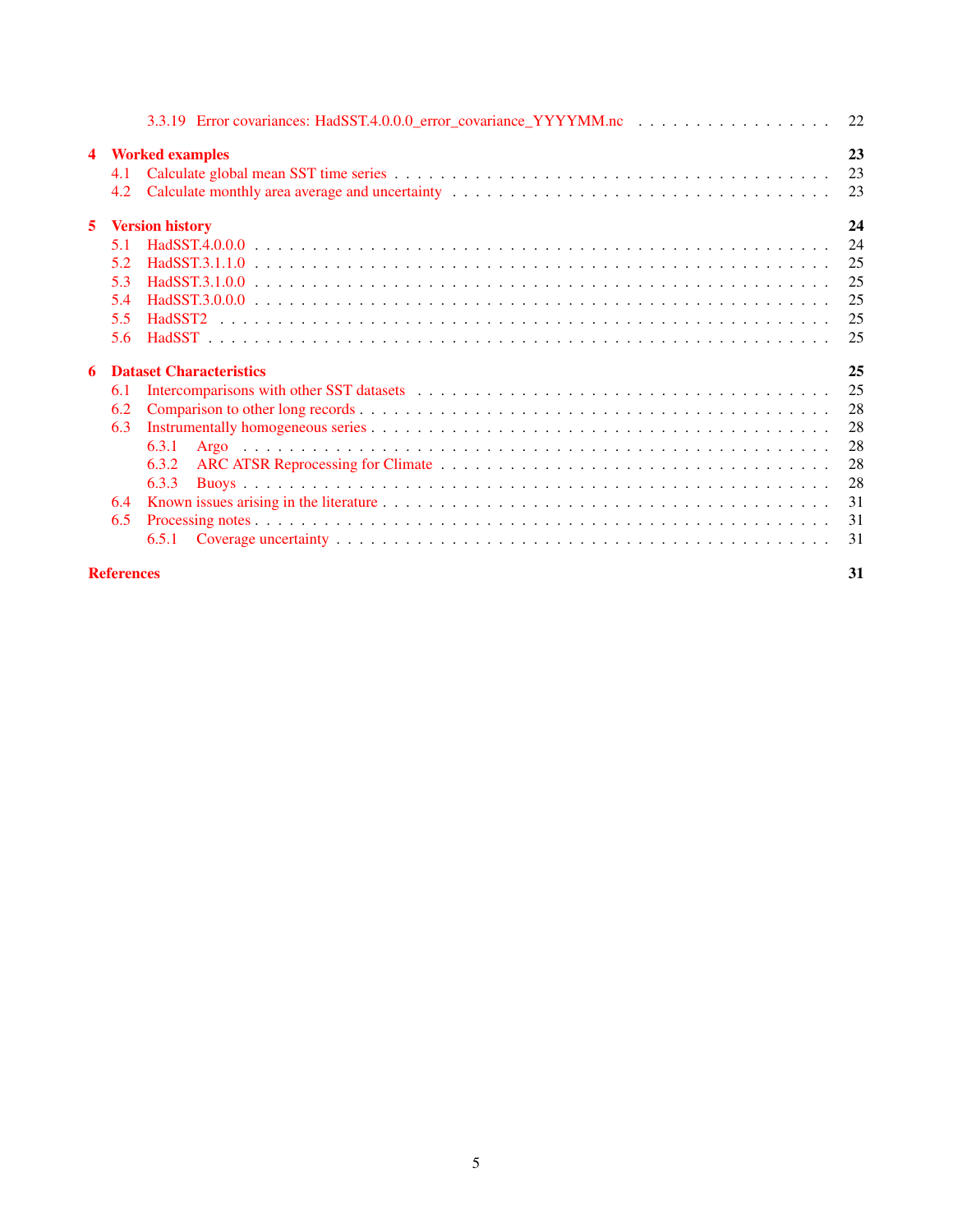# <span id="page-5-0"></span>1 Getting started with HadSST.4.0.0.0

This section describes some basic information about the HadSST.4.0.0.0 data set. HadSST.4.0.0.0 is a data set of sea-surface temperature anomalies. The data have been adjusted to minimize the effect of instrumentation changes. The data are presented on a regular 5°latitude by 5° longitude grid for each month from January 1850. Uncertainty estimates associated with measurement and sampling limitations are also provided. Uncertainty in the bias adjustments are represented by the use of an ensemble; there are 200 versions of the data set making different assumptions about the biases. The data set is not globally-complete and there is little processing to smooth the fields beyond averaging the data onto a regular grid.

# <span id="page-5-1"></span>1.1 How do I get the data?

Data are available from <http://www.metoffice.gov.uk/hadobs/hadsst4/data> where checksums for the files can also be found. The data and products are available under the [Open Government License v3.](http://www.nationalarchives.gov.uk/doc/open-government-licence/version/3/) There are time series files in csv format and gridded fields of SST anomalies, uncertainty information and numbers of observations in NetCDF format.

#### <span id="page-5-2"></span>1.1.1 Time series data

The time series data are in csv (Comma Separated Value) format. There are monthly and annual series:

- Global annual mean SST anomaly series: [HadSST.4.0.0.0\\_annual\\_GLOBE.csv](https://www.metoffice.gov.uk/hadobs/hadsst4/data/csv/HadSST.4.0.0.0_annual_GLOBE.csv)
- Global monthly mean SST anomaly series: [HadSST.4.0.0.0\\_monthly\\_GLOBE.csv](https://www.metoffice.gov.uk/hadobs/hadsst4/data/csv/HadSST.4.0.0.0_monthly_GLOBE.csv)
- Northern hemisphere annual mean SST anomaly series: [HadSST.4.0.0.0\\_annual\\_NHEM.csv](https://www.metoffice.gov.uk/hadobs/hadsst4/data/csv/HadSST.4.0.0.0_annual_NHEM.csv)
- Northern hemisphere monthly mean SST anomaly series: [HadSST.4.0.0.0\\_monthly\\_NHEM.csv](https://www.metoffice.gov.uk/hadobs/hadsst4/data/csv/HadSST.4.0.0.0_monthly_NHEM.csv)
- Southern hemisphere annual mean SST anomaly series: [HadSST.4.0.0.0\\_annual\\_SHEM.csv](https://www.metoffice.gov.uk/hadobs/hadsst4/data/csv/HadSST.4.0.0.0_annual_SHEM.csv)
- Southern hemisphere monthly mean SST anomaly series: [HadSST.4.0.0.0\\_monthly\\_SHEM.csv](https://www.metoffice.gov.uk/hadobs/hadsst4/data/csv/HadSST.4.0.0.0_monthly_SHEM.csv)

#### <span id="page-5-3"></span>1.1.2 Gridded data

The gridded data are in NetCDF format. There are a number of different files. The most commonly used files are:

- Grid of median SST anomalies calculated from the ensemble, monthly 1850-present, [link](https://www.metoffice.gov.uk/hadobs/hadsst4/data/netcdf/HadSST.4.0.0.0_median.nc)
- Grids of bias-adjusted SST anomalies for the 200 ensemble members, monthly 1850-present, [link](https://www.metoffice.gov.uk/hadobs/hadsst4/data/netcdf/HadSST.4.0.0.0_ensemble.zip)
- Grid of estimated uncertainties arising from all sources, monthly 1850-present, [link](https://www.metoffice.gov.uk/hadobs/hadsst4/data/netcdf/HadSST.4.0.0.0_total_uncertainty.nc)

Additional information is provided in the following files:

- Grid of measurement and sampling uncertainty, monthly 1850-present, [link](https://www.metoffice.gov.uk/hadobs/hadsst4/data/netcdf/HadSST.4.0.0.0_measurement_and_sampling_uncertainty.nc)
- Grid of uncorrelated measurement uncertainty, monthly 1850-present[,link](https://www.metoffice.gov.uk/hadobs/hadsst4/data/netcdf/HadSST.4.0.0.0_uncorrelated_measurement_uncertainty.nc)
- Grid of correlated measurement uncertainty, monthly 1850-present[,link](https://www.metoffice.gov.uk/hadobs/hadsst4/data/netcdf/HadSST.4.0.0.0_correlated_measurement_uncertainty.nc)
- Grid of sampling uncertainty, monthly 1850-present[,link](https://www.metoffice.gov.uk/hadobs/hadsst4/data/netcdf/HadSST.4.0.0.0_sampling_uncertainty.nc)
- Grid of number of observations, monthly 1850-present, link
- Grid of number of super obserations, monthly 1850-present[,link](https://www.metoffice.gov.uk/hadobs/hadsst4/data/netcdf/HadSST.4.0.0.0_number_of_superobservations.nc)
- Error covariance matrices, monthly 1850-present[,link](https://www.metoffice.gov.uk/hadobs/hadsst4/data/netcdf/HadSST.4.0.0.0_error_covariance.zip )

There are also files containing "actual" SSTs (as opposed to anomalies):

- Grids of median actual SST calculated from the ensemble, monthly 1850-present, [link](https://www.metoffice.gov.uk/hadobs/hadsst4/data/netcdf/HadSST.4.0.0.0_actuals_median.nc)
- Grids of bias-adjusted actual SST for the 200 ensemble members, monthly 1850-present, [link](https://www.metoffice.gov.uk/hadobs/hadsst4/data/netcdf/HadSST.4.0.0.0_actuals_ensemble.zip)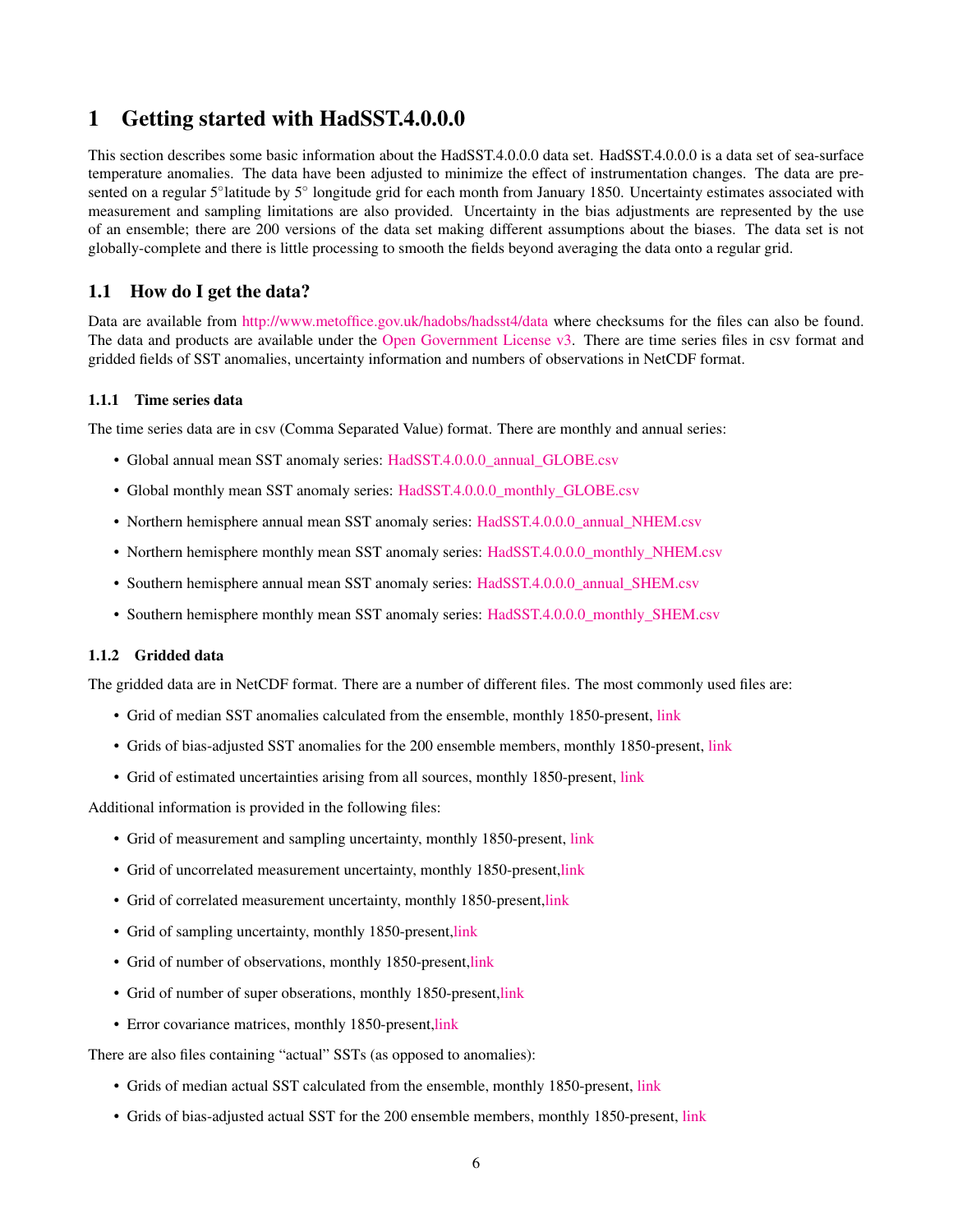## <span id="page-6-0"></span>1.2 How do I use the data?

The data are in NetCDF format, which is a standard data format for climate data. Furthermore, the data files are CF compliant which means that the metadata in the files is in a standardised format. The structure of the data files is described in more detail in Section [3.](#page-14-0) Some example code for reading and processing the data is found in Section [4.](#page-22-0) The gridded data are stored in a 3-dimensional array, with dimensions of time x longitude x latitude. There are 72 longitude points and 36 latitude points. The 72 longitude points represent 5° grid cells with centres running from −177.5°E to +177.5°E. The 36 latitude points represent grid cells with centres running from  $-87.5^{\circ}$ N to  $+87.5^{\circ}$ N.

#### <span id="page-6-1"></span>1.2.1 Dos and Donts of using the data

- Do be aware that there are gaps in the data and that there can be considerable "noise" in less-well-observed grid cells. Auxiliary products like the uncertainty estimates and the number of observations files can provide useful additional information for identifying grid cells in which the uncertainty is likely to be large.
- Do use the uncertainty information (see next section). It will help you to understand the relative reliability of the data as this changes markedly over time and in different places.
- Don't compare HadSST.4.0.0.0 to globally complete SST analyses without taking into account the gaps in the data. Data coverage can affect the comparability of two data sets.
- Do use the files of actual SSTs if you need actual SSTs. However, be careful when calculating area averages from the actual SSTs because the changing geographical coverage has a much greater effect when averaging actual SSTs than it does when averaging SST anomalies.
- Do read the [Open Government License v3.](http://www.nationalarchives.gov.uk/doc/open-government-licence/version/3/)
- Do send us feedback when you use the data to john.kennedy@metoffice.gov.uk.

## <span id="page-6-2"></span>1.3 How do I use the uncertainty estimates?

The uncertainty analysis is one of the more complex parts of using HadSST.4.0.0.0. The following information provides a basic guide to using the uncertainty information provided with the data set. Every effort has been made to make this process as painless as possible, but it can still be somewhat painful. It is worth it though.

The uncertainty has been broken down into three separate components, each of which represents errors with different degrees of correlation. The separate components need to be propagated individually through any calculation and combined at the end to get an estimate of the overall uncertainty. The three components are:

- 1. Uncorrelated measurement and sampling error component, provided as gridded fields on the same 5x5x1-month grid as the SST anomalies. They represent uncertainties arising from uncorrelated measurement errors and local under sampling. In most cases the uncertainty for this kind of error can be propagated analytically.
- 2. Simply-correlated measurement error component, provided as an error-covariance matrix. The error-covariance matrices represent errors such as individual ship biases that can be represented by an error-covariance matrix. In many cases the uncertainty for this kind of error can be propagated analytically.
- 3. The spread of the 200 members of the ensemble represents the uncertainty in the bias adjustments. The ensemble represents errors with complex correlation structures. In most cases, the uncertainty associated with this kind of error cannot be propagated analytically, which is why we use an ensemble.

Each of these components should be propagated separately through any calculation and then combined at the end

#### <span id="page-6-3"></span>1.3.1 Propagating uncertainty associated with uncorrelated errors

Propagation of uncertainties associated with uncorrelated errors are relatively easy to deal with using the standard propagation of errors formula. If the SST anomalies are being processed through a function  $f(x_1, x_2, ..., x_n)$  where  $x_1, x_2...x_n$  are the gridded SST anomalies with uncertainties  $\sigma_1, \sigma_2 ... \sigma_n$  then the uncertainty in *f*,  $\sigma_f$  is given by

$$
\sigma_f^2 = \sum_{i=1}^n \left(\frac{\partial f}{\partial x_i}\right)^2 \sigma_i^2 \tag{1}
$$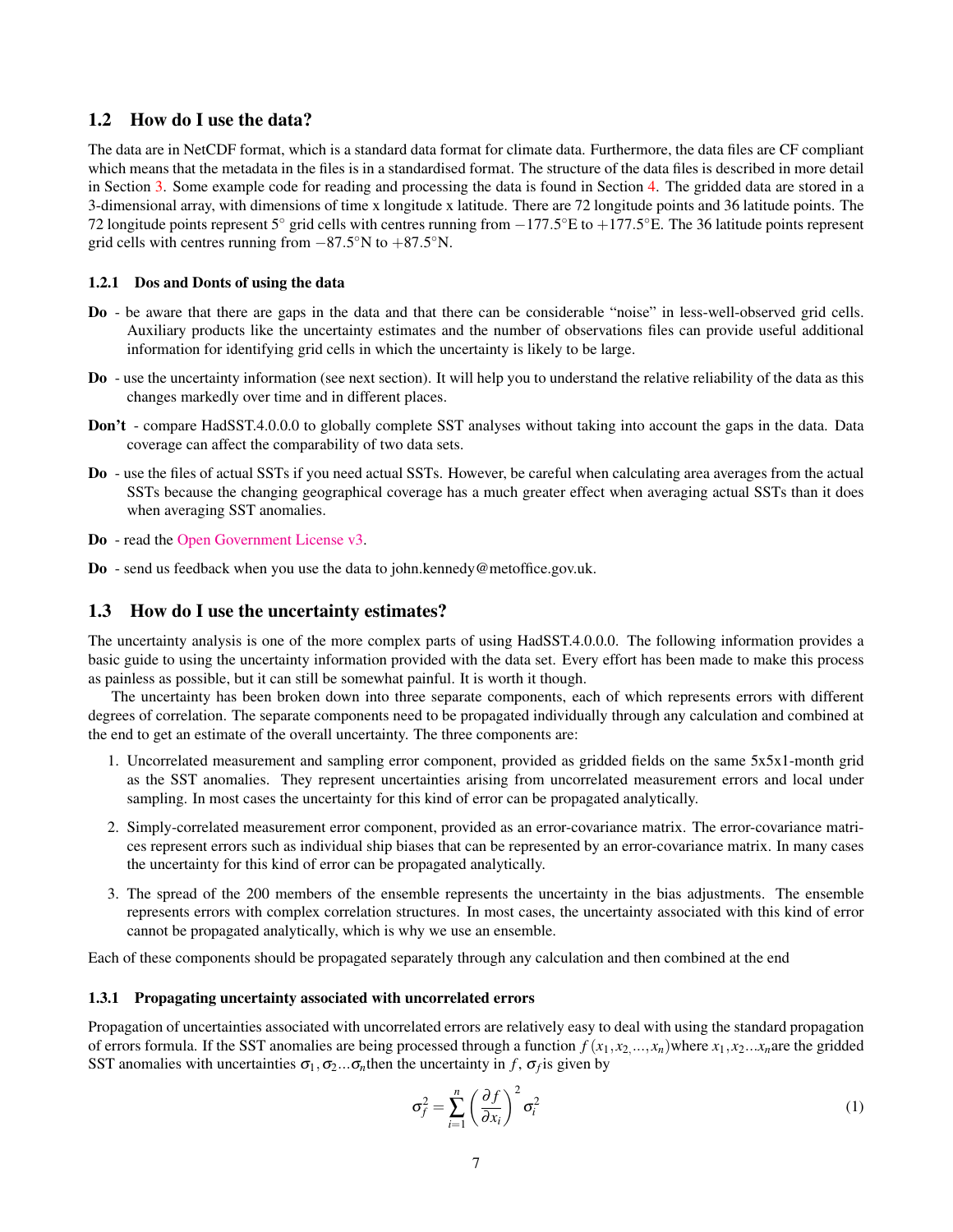So, for a weighted average, such as the global average where the area of each grid cell is  $w_i$ then

$$
f = \sum_{i=1}^{n} w_i x_i \tag{2}
$$

and the uncertainty in the global average arising from uncorrelated errors is given by:

$$
\sigma_f^2 = \sum_{i=1}^n w_i^2 \sigma_i^2 \tag{3}
$$

If there are multiple steps in the processing then the uncertainty can often be propagated through each step separately. For example, if we want to calculate an annual global average we can take the uncertainties in the twelve monthly global averages, call them  $\sigma_{month}$ , and combine them like so:

$$
\sigma_{annual}^2 = \sum_{month=Jan}^{Dec} \left(\frac{1}{12}\right)^2 \sigma_{month}^2 \tag{4}
$$

Care must be taken though because if data values are used more than once in the calculation, then errors in different parts of the calculation will become correlated and these simple formulae won't work.

#### <span id="page-7-0"></span>1.3.2 Propagating uncertainty associated with simply-correlated errors

The propagation of uncertainty associated with simply-correlated errors is slightly more complex than for uncorrelated errors. For an error-covariance matrix *E* the uncertainty in *f* would be

$$
\sigma_f^2 = \sum_{i=1}^n \sum_{j=1}^n \left( \frac{\partial f}{\partial x_i} \frac{\partial f}{\partial x_j} E_{ij} \right) \tag{5}
$$

so for our example above of the global average, the uncertainty in *f* would become

$$
\sigma_f^2 = \sum_{i=1}^n \sum_{j=1}^n w_i w_j E_{ij}
$$
 (6)

A more compact way of writing this (and calculating it) is to use vector and matrix notation. If we have a vector of weights *w* then the uncertainty in *f* becomes simply:

$$
\sigma_f^2 = \mathbf{w} E \mathbf{w}^T \tag{7}
$$

Unlike the case of uncorrelated errors, it is usually not so simple to propagate simply-correlated errors through multiple processing steps. There are, however, a number of approaches.

First, one can combine the separate calculation steps. For example, if you want to calculate the uncertainty in the difference between the northern hemisphere average and the southern hemisphere average then one can combine the two calculations into one where

$$
f = \sum_{i=1}^{n} w_i x_i - \sum_{i=1}^{n} v_i x_i = \sum_{i=1}^{n} (w_i - v_i) x_i
$$
 (8)

where  $w_i$  is the weight a grid box gets in the northern hemisphere average (and zero for any grid box in the southern hemisphere) and  $v_i$  is the weight given to grid box *i* in the southern hemisphere average (again, zero for any grid box in the northern hemisphere). The uncertainty in *f* is then

$$
\sigma_f^2 = \sum_{i=1}^n \sum_{j=1}^n (w_i - v_i) (w_j - v_j) E_{ij}
$$
\n(9)

or, using vector and matrix notation,

$$
\sigma_f^2 = (\mathbf{w} - \mathbf{v}) E (\mathbf{w} - \mathbf{v})^T
$$
 (10)

An alternative approach is to draw samples from a multi-variate Gaussian distribution with mean zero and covariance set equal to the error-covariance matrix. These samples can then be added to the SST anomalies to generate an ensemble and the techniques used in the next section to deal with ensembles can be employed to propagate the uncertainty. Sampling from a multi-variate Gaussian distribution is relatively easy to do in two steps: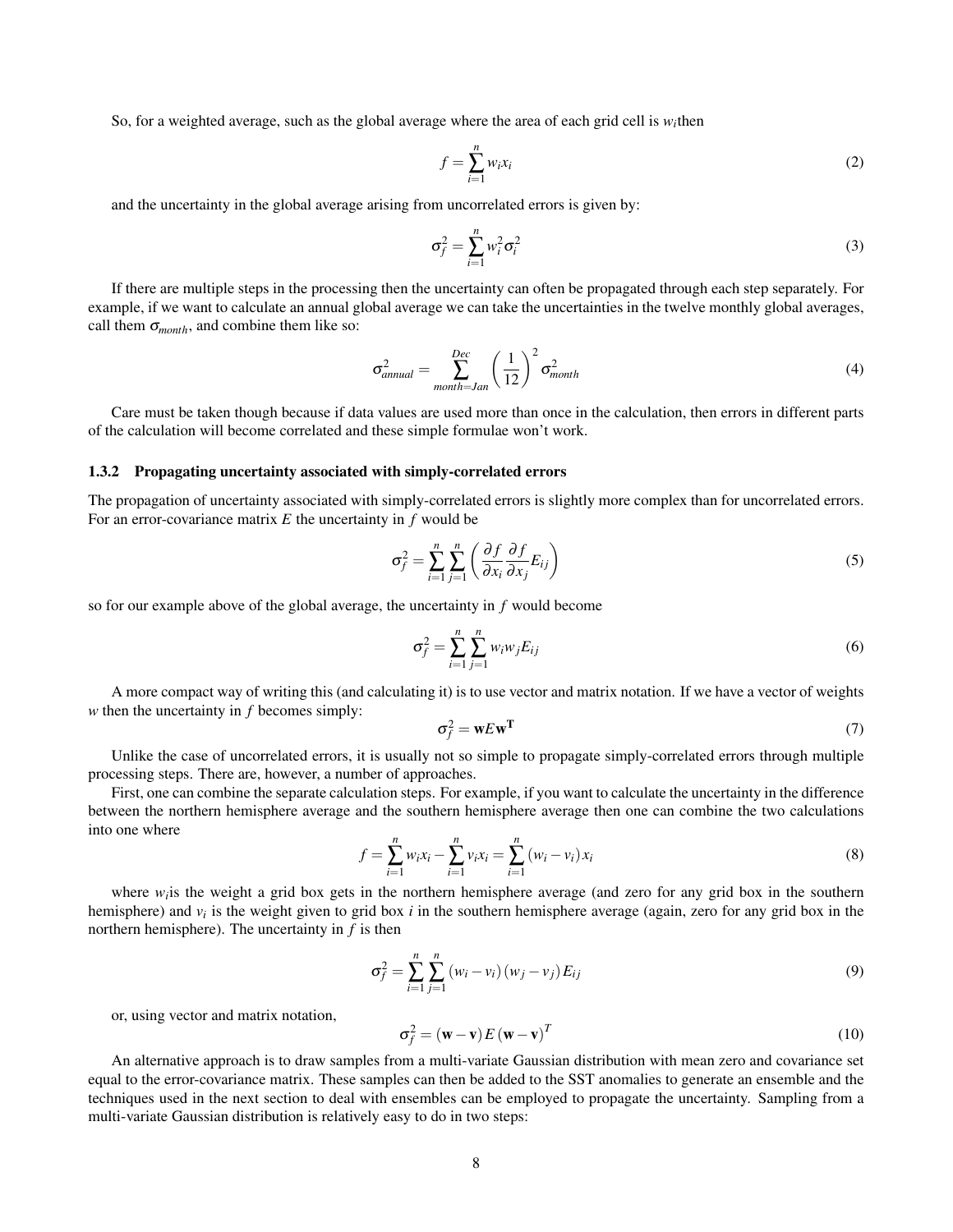- 1. Calculate the Cholesky decomposition *A* of  $HEH^T$ , where *E* is the error covariance matrix and *H* is a matrix, consisting of 1*s* and 0*s* that selects out the *n* non-missing data points.
- 2. Draw *n* independent standard normal values and put them into a vector *z*
- 3. Calculate  $x = Az$ . The vector x will now contain a sample of *n* correlated errors which can be added to the *n* SST anomalies.
- 4. Repeat steps 2 and 3 to build up an ensemble.

This method can be combined with samples drawn from the uncorrelated error component and the ensemble to propagate all error types simultaneously.

Temporal averaging is tricky because, as yet, there are no error covariances which describe the temporal relationship of simply-correlated errors. In the paper, it is generally assumed that at a global level, the simply-correlated errors are perfectly correlated from one time step to the next within a year, but uncorrelated between years. This approximation is unlikely to be realistic for individual grid cells as the chances of a ship or buoy revisiting the same grid cell vary geographically.

#### <span id="page-8-0"></span>1.3.3 Propagating uncertainty using the ensemble

In many ways this is the simplest of the three types of error to deal with. If we have *n* ensemble members then we can calculate the uncertainty on *f* by calculating *f* for each ensemble member. The uncertainty on *f* is then, simply, the standard deviation of the *n* values of *f* . It is as simple as that. One can also calculate other uncertainty measures such as quantiles, by calculating quantiles of the *n* values of *f* .

Although the method for propagating uncertainty using the ensemble is simple, its usefulness is limited by the size of the ensemble and the distribution of the ensemble members. Although 200 ensemble members is a reasonable number for calculating a standard deviation, it might not be enough for calculating extreme quantiles - such as the 99th percentile - or calculations that rely on events in the tails of the distribution. In all cases, it is sensible to look at the output distribution before performing calculations on it.

#### <span id="page-8-1"></span>1.3.4 Combing the propagated uncertainty components

The three uncertainty components are independent of one another, so the three uncertainty components can be combined by squaring the three individual values, adding them together and then taking the square root.

$$
\sigma_{total} = \sqrt{\sigma_{uncorrelated}^2 + \sigma_{simply-correlated}^2 + \sigma_{ensemble}^2}
$$
 (11)

#### <span id="page-8-2"></span>1.3.5 Caveats

The uncertainty analysis for HadSST.4.0.0.0 has some know deficiencies, for further limitations see [6.4.](#page-30-0)

- 1. The error-covariance matrices can only be calculated where we have callsigns for ships. At some times (for example, the 1860s) there is very little call sign information and so the simply-correlated error component will generally be under-estimated.
- 2. Currently, there is no mechanism for the correct combination of simply-correlated errors from month to month. To do this analytically would require very large covariance matrices. There are various approximations that can be made. For example, assuming that errors are correlated within one year, but uncorrelated between years.
- 3. The ensemble likely underestimates the uncertainty arising from residual bias adjustments. In particular it does not represent structural uncertainty arising from fundamental choices made in the dataset construction process. We recommend that any analysis be repeated using a different SST data set. The ERSSTv5 and COBE-SST-2 data sets are long-term climate data sets of a comparable maturity to HadSST.4.0.0.0.
- 4. The uncertainty calculation does not include uncertainty associated with the errors in the climatology used to calculate the anomalies. Errors in the climatology are likely to be locally correlated in space and correlated and periodic in time.
- 5. As with any analysis there are likely unknown unknowns. If you have feedback on the uncertainty information or how it is provided, please let us know (john.kennedy@metoffice.gov.uk).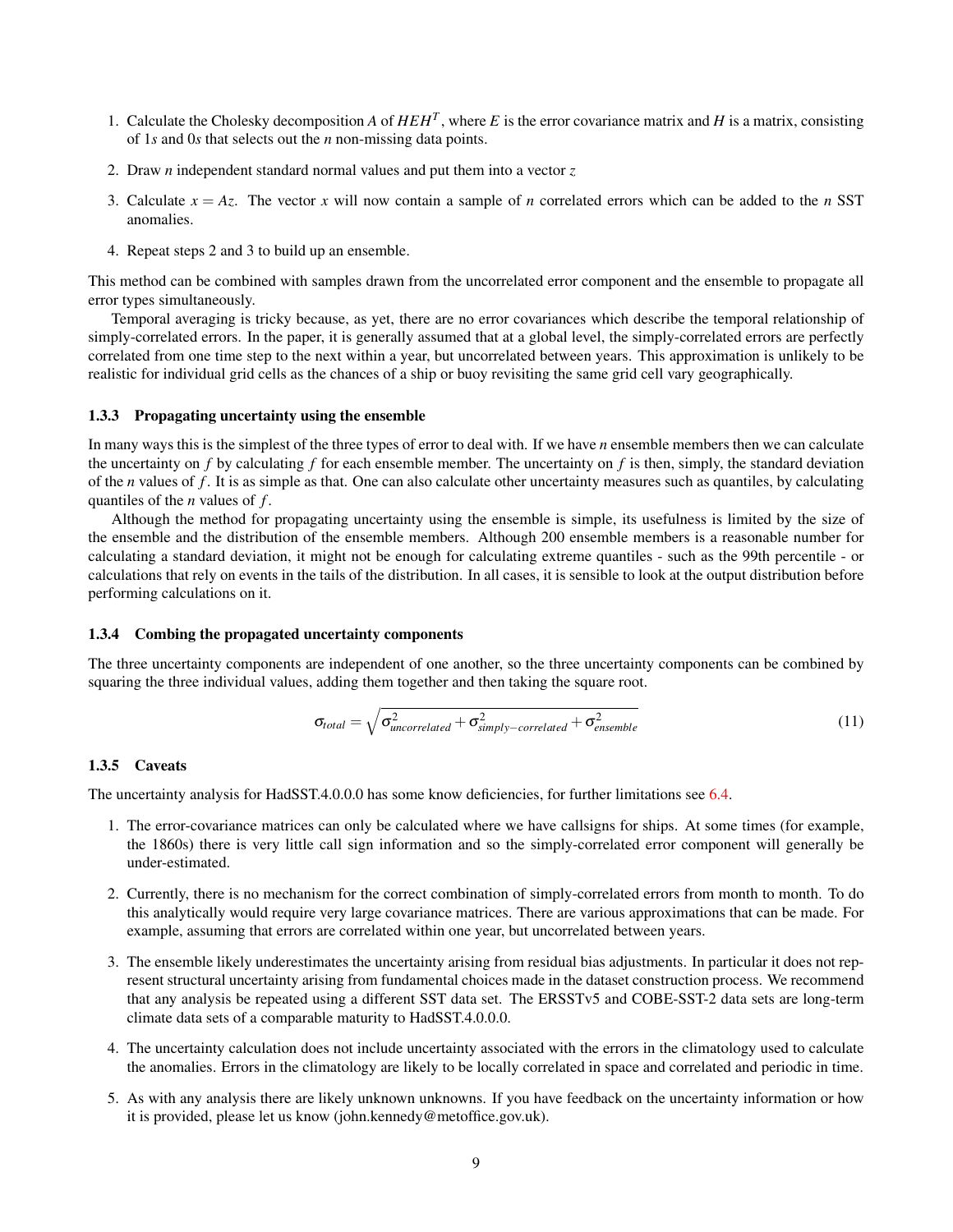

<span id="page-9-1"></span>Figure 1: Number of SST observations (left column) and super-observations (right column) for three different periods: (a) and (b) 1850-1880; (c) and (d) 1880-2000; and (e) and (f) 2000-2018. A "super-observation" is a populated 1◦ 5-day grid cell. Moored buoys make large numbers of observations, but contribute relatively few super observations as they make all their measurements in the same 1◦ grid cell.

# <span id="page-9-0"></span>1.4 Basic data statistics

Some simple diagnostics are shown in Figure [1.](#page-9-1) The number of SST observations has increased from around 2 to 12 thousand per month in the period 1850-1880 to between 0.5 and 1.8 *million* per month in the period 2000-present. The number of super-observations (which counts the number of 1 degree 5 day grid cells containing data) has also increased over the same period. However, in contrast to straight counts of observations, the number of super observations peaked between 1965 and 1990 when the VOS fleet was at its peak. There are drops in the numbers of observations and super observations during both World Wars. There is a seasonal cycle in the number of observations, with more during northern hemisphere summer months. In particular, August has large numbers of observations. This is partly due to the extra pentad in August (the year is split into 12 pseudo months each comprising 6 5-day pentads, except August which has 7).

Figure [2](#page-10-5) shows the global mean SST and its uncertainty along with a breakdown of the uncertainty into individual components. The overall change in global mean SST is a long-term increase. There were two periods of more rapid warming - 1900-1940 and 1975-present - separated by a period with little change in temperature 1945-1975. Uncertainties typically get larger the further back in time one goes. The major exception to this general rule is the period of the Second World War where uncertainties are estimated to be much higher because of reduced shipping and undocumented changes in the way measurements were made.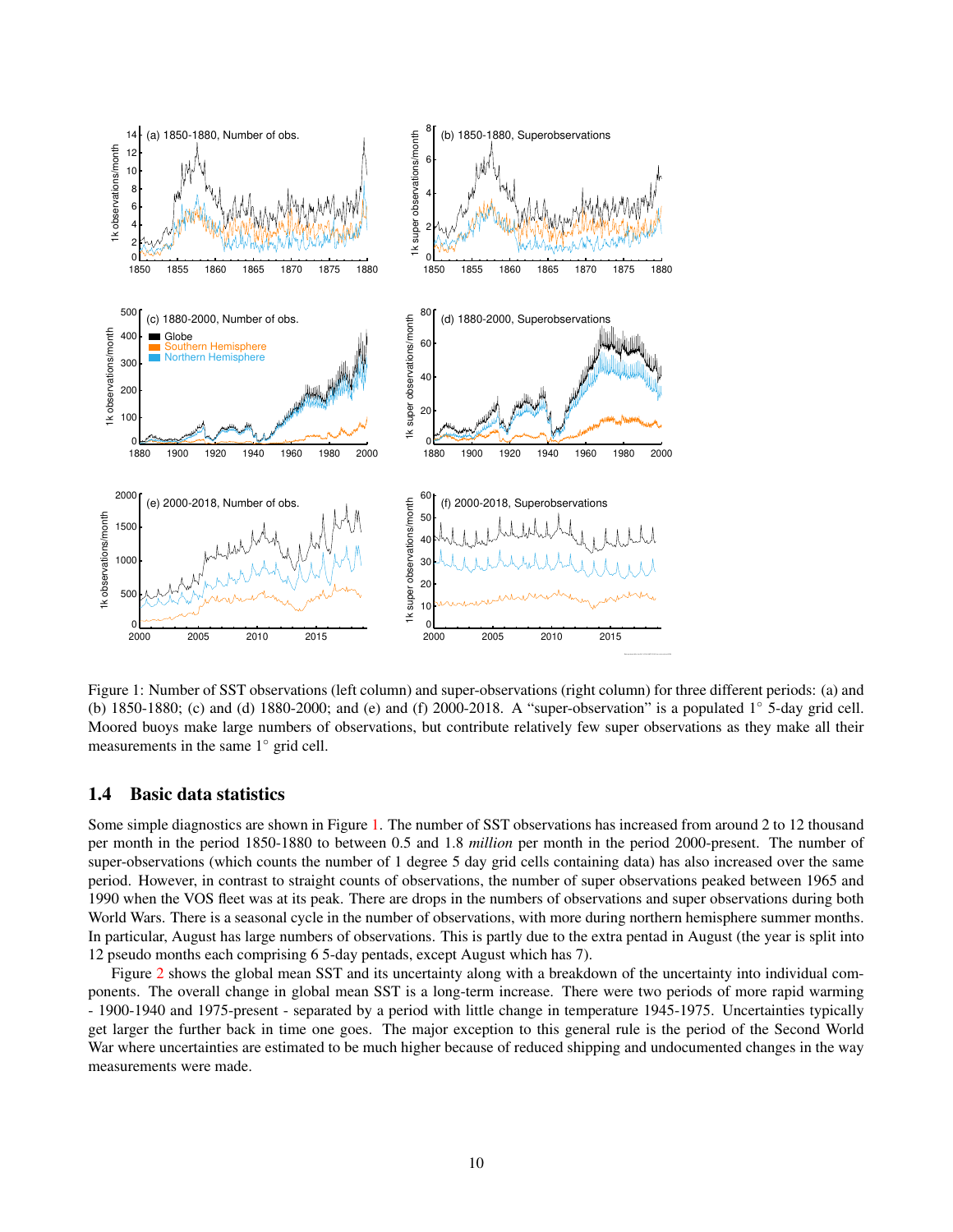

<span id="page-10-5"></span>Figure 2: (left) Global mean sea-surface temperature anomaly (relative to the 1961-1990) median (black) and uncertainty range (blue shading). (right) Estimated uncertainty in the global mean and breakdown of the uncertainty components.

# <span id="page-10-0"></span>1.5 Contact us

If you have further questions about the HadSST.4.0.0.0 data set, please contact us at john.kennedy@metoffice.gov.uk.

# <span id="page-10-1"></span>1.6 FAQ

### <span id="page-10-2"></span>1.6.1 Is HadSST.4.0.0.0 the data set for me?

There are a number of different SST data sets available covering different periods and intended for a variety of purposes. Table [1](#page-10-6) lists strengths and weaknesses of the HadSST.4.0.0.0 data set.

| Gridded?<br>Dataset |   | Resolution                     | Infilled? | ج<br>Uncertainty | Updates? | Smoothed? | Ensemble? | Start | Adjusted? |
|---------------------|---|--------------------------------|-----------|------------------|----------|-----------|-----------|-------|-----------|
| HadSST.4.0.0.0      | Y | $\overline{5}^{\circ}$ monthly |           | Y                | v        |           | Y         | 1850  | Y         |
| HadISST1            | v | $1^\circ$ monthly              | Y         |                  | v        | v         |           | 1870  | Y         |
| ERSST <sub>v5</sub> | Y | $2^{\circ}$ monthly            | Y         | Y                | v        | Y         | Y         | 1854  | Y         |
| <b>COBE SST 2</b>   | Y | $1^\circ$ daily                | Y         |                  |          | Y         |           | 1850  | Y         |
| <b>ICOADS</b>       | v | $2^{\circ}$ monthly            |           |                  | v        |           |           |       |           |

<span id="page-10-6"></span>Table 1: Dataset characteristic comparison table

#### <span id="page-10-3"></span>1.6.2 What anomaly period have you used?

Anomalies are calculated as temperature differences from the 1961-1990 period. Note that in the calculation of the anomalies, an estimate of the climatological bias is also calculated and removed (see the paper for details). Combining the anomalies with an SST climatology will typically lead to biased SSTs unless the climatology has been specifically bias adjusted. A set of bias adjusted actual SSTs, which accounts for biases in the climatology, is available as both an ensemble and an ensemble mean.

#### <span id="page-10-4"></span>1.6.3 Why do you use anomalies and not actual SSTs?

The range of actual SSTs is nearly always somewhere between  $-2^{\circ}$ C and about 33 $^{\circ}$ C. In contrast the range of anomalies (at the spatial scales repesented by HadSST) is generally between around  $-5^{\circ}$ C and  $+5^{\circ}$ C and very often narrower than that. Because HadSST is a non-infilled data set, it is necessary to account for empty grid cells when calculating area averages. This is done by including a "coverage" uncertainty when area-averages are calculated. The coverage uncertainty is far smaller when using anomalies than it is when using actual SSTs. In addition, systematic gaps in observational coverage such as those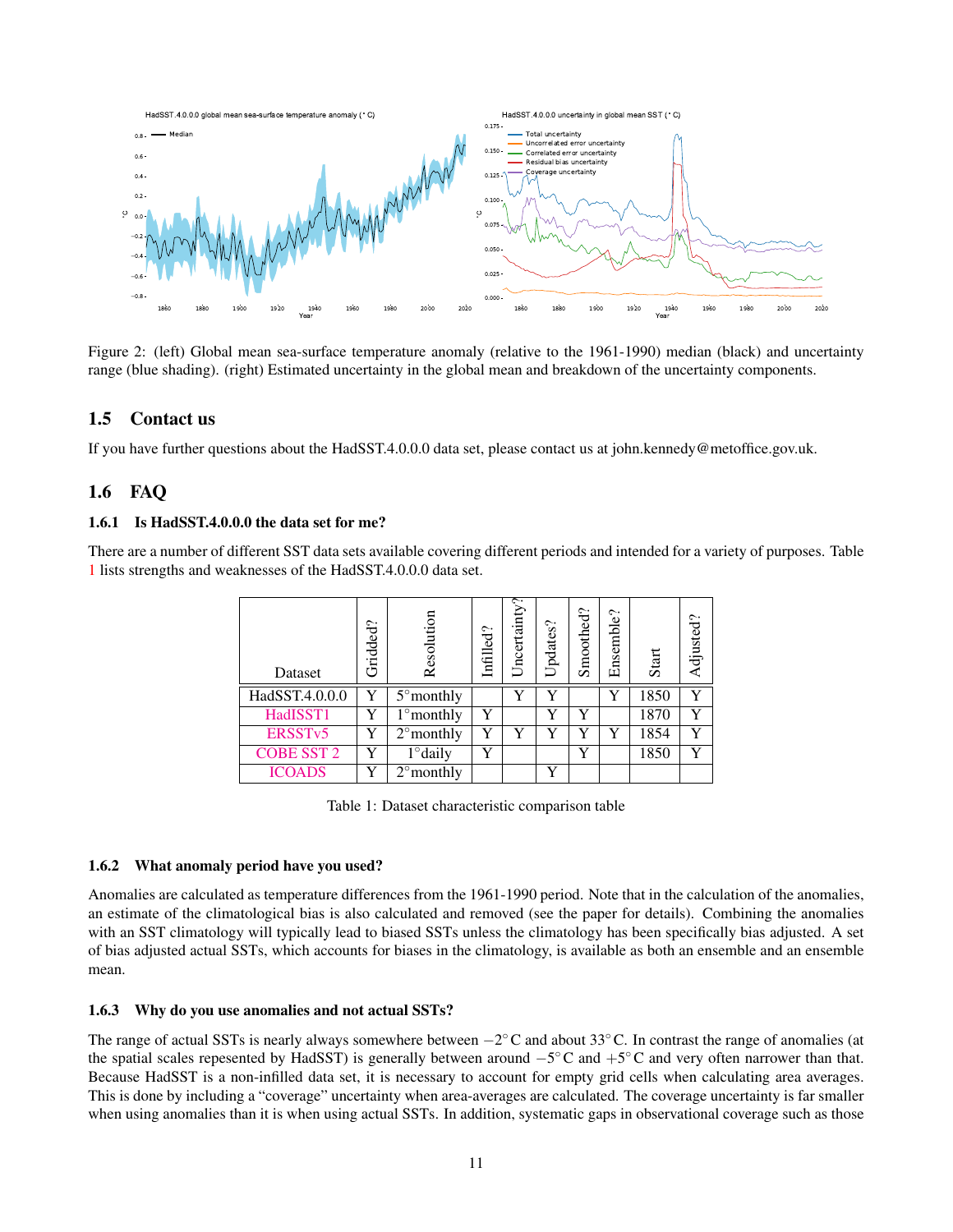at high-latitudes where seasonal and permanent sea ice make measurement difficult, can lead to large biases in averages of actual SSTs. Although systematic gaps in coverage can also affect averages based on SST anomalies, the effects are typically much, much smaller.

Anomalies are also useful at other stages in processing. For example, during quality control, subtracting the climatological average from each SST measurement can reveal individual outliers. The largest difference between two good-quality observations that are close to each other is often due to the climatological average difference in temperature at those two points. By accounting for the climatological difference between the locations of measurements when taking the difference between nearby observations, which is equivalent to taking the difference of anomalies, it is often possible to identify more subtle errors in the data.

When observations are averaged onto a regular grid, anomalies typically yield smaller uncertainties unless methods are used that account for the gradients of SST across the grid cell. Even then, using a climatology based on a large number of observations can still yield smaller uncertainties and a more reliable average.

Files containing gridded actual SSTs are available. These are constructed by adding the monthly grid-box average anomaly to a grid-box average climatology. Although they are required for some applications, users are reminded of the more pronounced effect that missing data have when using actual SSTs.

#### <span id="page-11-0"></span>1.6.4 Where do the observations come from?

Individual SST reports are sourced from the International Comprehensive Ocean-Atmosphere Data Set (ICOADS) release 3.0.0 (1850-2014) and 3.0.1 (2015-present). In addition, drifting buoy data were obtained from the Copernicus project. From January 2016 onwards, the Copernicus drifting buoys were used in place of the drifting buoys in ICOADS.3.0.1. ICOADS comprises a diverse range of data sources, provided in a consistent format with extensive (though incomplete) metadata.

International Comprehensive Ocean-Atmosphere Data Set (ICOADS) Release 3, Individual Observations. [Research Data](https://doi.org/10.5065/D6ZS2TR3) [Archive at the National Center for Atmospheric Research, Computational and Information Systems Laboratory.](https://doi.org/10.5065/D6ZS2TR3)

Drifting buoy data were collected and made freely available by the Copernicus project and the programs that contribute to it. Data downloaded from [here.](http://marine.copernicus.eu/services-portfolio/access-to-products/?option=com_csw&view=details&product_id=INSITU_GLO_NRT_OBSERVATIONS_013_030) In November 2020 and December 2020, drifting buoy data were obtained from [NOAA's](https://www.osmc.noaa.gov/) [Observing System Monitoring Center \(OSMC\)](https://www.osmc.noaa.gov/) due to a loss of essential metadata from the the Copernicus data feed.

In addition subsurface profile data from [HadIOD.1.2.0.0](https://agupubs.onlinelibrary.wiley.com/doi/10.1002/2014JC010053) were used as reference data set for the calculation of the bias adjustments.

#### <span id="page-11-1"></span>1.6.5 How does HadSST.4.0.0.0 differ from HadSST.3.0.0.0 and HadISST?

Key differences between different generations of HadSST and HadISST are summarized in Table [2.](#page-12-2) Note that HadSST.4.0.0.0 is the recommended member of the HadSST family for current use.

#### <span id="page-11-2"></span>1.6.6 Why are there 200 different data sets?

The 200 data sets are known as 'the ensemble'. The differences between the members of 'the ensemble' represent uncertainties in the bias adjustment scheme. The errors associated with residual biases have complex long-term correlations and an ensemble is the only practical way to express them. Briefly, uncertain parameters in the bias adjustment algorithm are varied within their plausible ranges to generate a range of different bias adjustments. Some of the uncertain parameters are things like what fraction of measurements with no metadata are assigned to particular measurement types. More details are given in the paper.

#### <span id="page-11-3"></span>1.6.7 What restrictions are there on the data? What is the data license?

The data and products are made available under the [Open Government License v3.](http://www.nationalarchives.gov.uk/doc/open-government-licence/version/3/)

#### <span id="page-11-4"></span>1.6.8 How to acknowledge and cite the data?

We recommend that users of the data specify which version of the data set they used, when the data were downloaded, provide a link to the website and a link to the license. For example:

HadSST.4.0.0.0 data were obtained from <http://www.metoffice.gov.uk/hadobs/hadsst4/data> on [date downloaded] and are ©British Crown Copyright, Met Office [year of download] provided under an [Open Government License](http://www.nationalarchives.gov.uk/doc/open-government-licence/version/3/) [v3](http://www.nationalarchives.gov.uk/doc/open-government-licence/version/3/) [http://www.nationalarchives.gov.uk/doc/open-government-licence/version/3/.](http://www.nationalarchives.gov.uk/doc/open-government-licence/version/3/)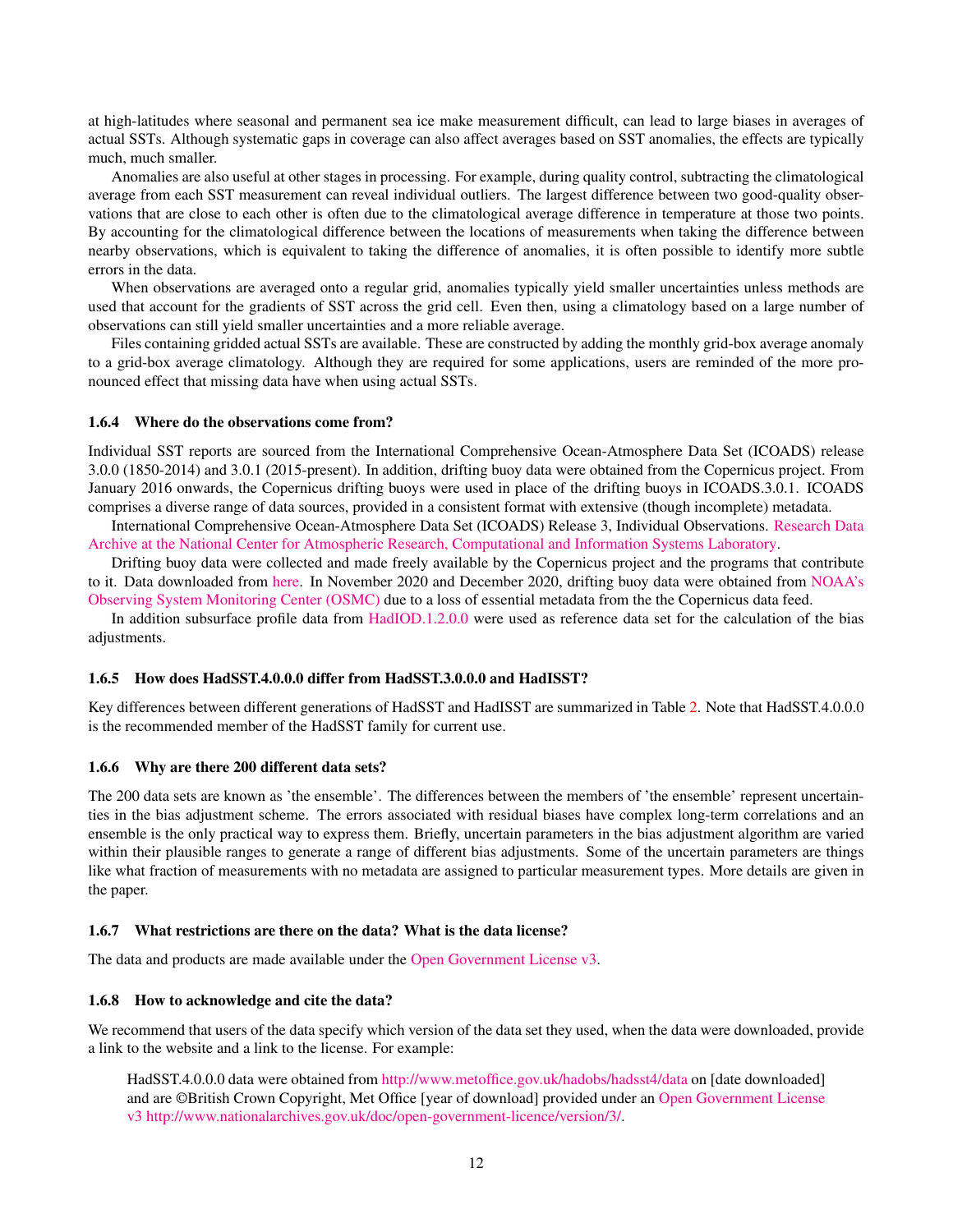|                  | HadSST.4.0.0.0                       | HadSST.3.1.1.0        | HadSST2                 | HadISST1.1              |
|------------------|--------------------------------------|-----------------------|-------------------------|-------------------------|
| Resolution       | Monthly, $5^\circ$                   | Monthly, $5^\circ$    | Monthly, $5^\circ$      | Monthly, $1^\circ$      |
| Time span        | 1850-present                         | 1850-2018             | 1850-2014               | 1870-present            |
| Base data set    | <b>ICOADS.3.0.0</b>                  | <b>ICOADS.2.5.1</b>   | ICOADS.2.1              | Met Office Marine       |
|                  |                                      |                       |                         | Data Bank               |
| Satellite data   | Partly: satellite data               | N <sub>o</sub>        | N <sub>o</sub>          | Yes                     |
| used             | are used to estimate                 |                       |                         |                         |
|                  | covariance structures                |                       |                         |                         |
| Data             | Gaps where there are                 | Gaps where there are  | Gaps where there are    | Globally complete       |
| completeness     | no data                              | no data               | no data                 |                         |
| Data processing  | Simple gridding                      | Simple gridding       | Simple gridding         | EOF-based               |
|                  |                                      |                       |                         | reconstruction          |
| Bias adjustments | Yes, 1850-present,                   | Yes, 1850-present,    | Yes, 1850-1941,         | Yes, 1870-1941,         |
|                  | space- and                           | fixed ERI adjustment, | bucket corrections only | bucket corrections only |
|                  | time-varying ERI                     | buoy-ship adjustment  |                         |                         |
|                  | adjustment, buoy-ship                |                       |                         |                         |
|                  | adjustment                           |                       |                         |                         |
| Uncertainty      | $\overline{\text{ensemble}}$ + error | ensemble +fields      | fields                  | none                    |
|                  | covariance + fields                  |                       |                         |                         |
| Citation         | $[14]$                               | [12, 13]              | $\lceil 20 \rceil$      | $\lceil 21 \rceil$      |
| Known issues     | None                                 | Recent trends are     | No bias adjustments     | No bias adjustments     |
|                  |                                      | underestimated        | after 1941              | after 1941, suspected   |
|                  |                                      | because of assumed    |                         | cold bias from late     |
|                  |                                      | constant ERI bias     |                         | 1990s onwards           |

<span id="page-12-2"></span>Table 2: Comparison with earlier versions of HadSST and HadISST.

In addition, users of HadSST.4.0.0.0 are kindly requested to cite the specific journal article:

Kennedy, J.J., Rayner, N.A., Atkinson, C.P., and Killick, R.E. (2019). An ensemble data set of sea surface temperature change from 1850: the Met Office Hadley Centre HadSST.4.0.0.0 data set. Journal of Geophysical Research: Atmospheres, 124. https://doi.org/10.1029/2018JD029867.

## <span id="page-12-0"></span>1.6.9 There are gaps in the data, what can I do?

It is possible to process data with gaps in, but the gaps must be considered during the processing. For example, when comparing datasets, it can be helpful to reduce the data sets to their common coverage so that a direct comparison can be made.

There are alternative products that you can use, in which the gaps have been filled by various methods. Long-term analyses include HadISST1  $([21])$  $([21])$  $([21])$ , ERSSTv5  $([10])$  $([10])$  $([10])$  and COBE-SST-2  $([8])$  $([8])$  $([8])$ . There are a large number of analyses that cover the satellite era including the SST CCI analysis product. One thing to note about infilled products is that there are still areas where the data are more uncertain either due to lack of observations or because of limitations of the infilling techniques. Some recent papers comparing different data sets and their uncertainties are [\[16,](#page-32-4) [15\]](#page-32-5).

#### <span id="page-12-1"></span>1.6.10 What do the different parts of the version number mean in HadSST.4.0.0.0?

The four components of the version number in HadSST.W.X.Y.Z are:

- W represents a major update which would usually be accompanied by a peer-reviewed publication. For example, the change from HadSST.3.1.1.0 to HadSST.4.0.0.0 involved fundamental changes in the way that the bias adjustments were calculated. A major version change would normally mean that users might want to, or indeed, need to, reconsider how they use the data.
- X represents a minor update, which would not normally require a peer-reviewed publication, but does affect much of the record. For example, the change from HadSST.3.0.0.0 to HadSST.3.1.0.0 involved drawing new seeds for the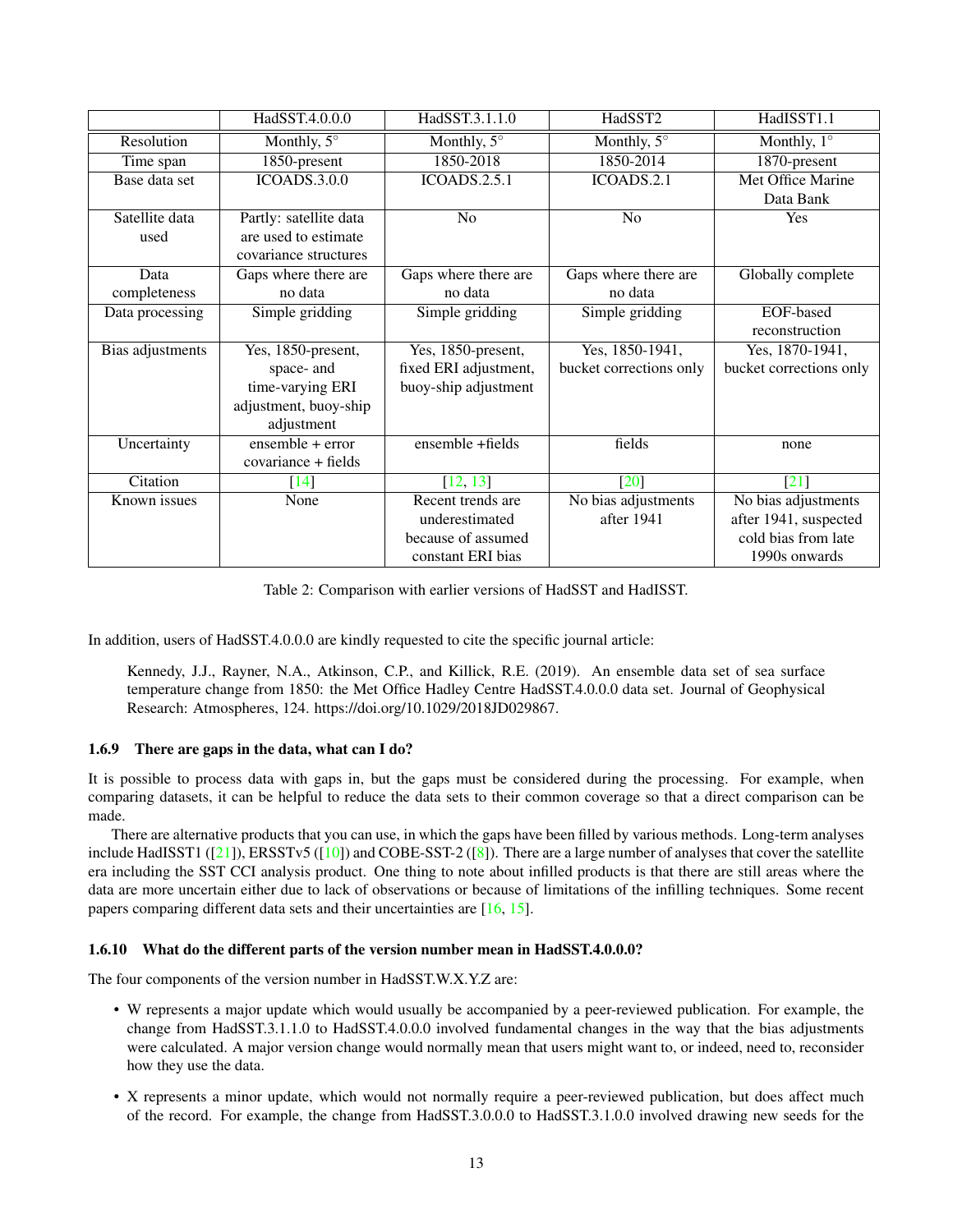random numbers used to generate the ensemble. A minor version change would normally mean that users would need to redownload the whole data set.

- Y represents a very minor update, which would not normally require a peer-reviewed publication. This would be the kind of change that affected a few months of data, or made a negligible change to the whole record. For example, the change from HadSST.3.1.0.0 to HadSST.3.1.1.0 reduced the size of the smallest component of the estimated uncertainties for seven years at the end of the record. It also involved a bug fix in the code that made no difference to the output. A very minor update of this kind would normally mean that users would need to redownload the whole data set to get all the fixes.
- Z is not currently used, but is kept for consistency with other Met Office Hadley Centre products.

# <span id="page-13-0"></span>2 Using the time series files

The time series data and products are available under the [Open Government License v3.](http://www.nationalarchives.gov.uk/doc/open-government-licence/version/3/)

# <span id="page-13-1"></span>2.1 File names

The filenames for the time series files follow a simple pattern: HadSST.4.0.0.0\_annual\_RRRR.csv where RRRR is the region identifier. The regions are described in the following table.

| Region (RRRR) | Nice name           | lat-lon extents W,S,E,N |  |
|---------------|---------------------|-------------------------|--|
| <b>GLOBE</b>  | Globe               | $-180, -90, 180, 90$    |  |
| <b>SHEM</b>   | Southern Hemisphere | $-180, -90, 180, 0$     |  |
| <b>NHEM</b>   | Northern Hemisphere | $-180, 0, 180, 90$      |  |
| <b>TROP</b>   | Tropics             | $-180, -20, 180, 20$    |  |

# <span id="page-13-2"></span>2.2 Tools that can be used

CSV files are simple text files and can be opened and read by any software that can process simple text files. They can be read and processed by a large number of different tools including Excel and Libre Open Office. In Python there are dedicated standard csv file readers as well as a number of packages, such as [pandas,](https://pandas.pydata.org/) that can read and process CSV.

# <span id="page-13-3"></span>2.3 Contents of the time series files

The files are csv (Comma Separated Value) files and the columns are described in the following Table.

| Column Name                              | Description; variable type                                                 | Units |
|------------------------------------------|----------------------------------------------------------------------------|-------|
| year                                     | Year; integer                                                              |       |
| month                                    | Month; integer                                                             |       |
| anomaly                                  | SST anomaly relative to 1961-1990; floating point                          | K     |
| total_uncertainty                        | Uncertainty combining all sources of uncertainty: uncorrelated             | K     |
|                                          | measurement error, sampling error, correlated measurement error            |       |
|                                          | and residual bias uncertainty; floating point                              |       |
| uncorrelated_uncertainty                 | $1\sigma$ Uncertainty from uncorrelated measurement errors and sampling    |       |
|                                          | errors; floating point                                                     |       |
| correlated_uncertainty                   | $1\sigma$ Uncertainty arising from correlated measurement errors; floating | K     |
|                                          | point                                                                      |       |
| bias_uncertainty                         | $1\sigma$ residual bias uncertainty; floating point                        | K     |
| coverage_uncertainty                     | $1\sigma$ uncertainty arising from errors due to large-scale coverage      | K     |
|                                          | limitations; floating point                                                |       |
| lower_bound_95pct_bias_uncertainty_range | 2.5% limit of the ensemble spread; floating point                          | K     |
| upper_bound_95pct_bias_uncertainty_range | 97.5% limit of the ensemble spread; floating point                         | K     |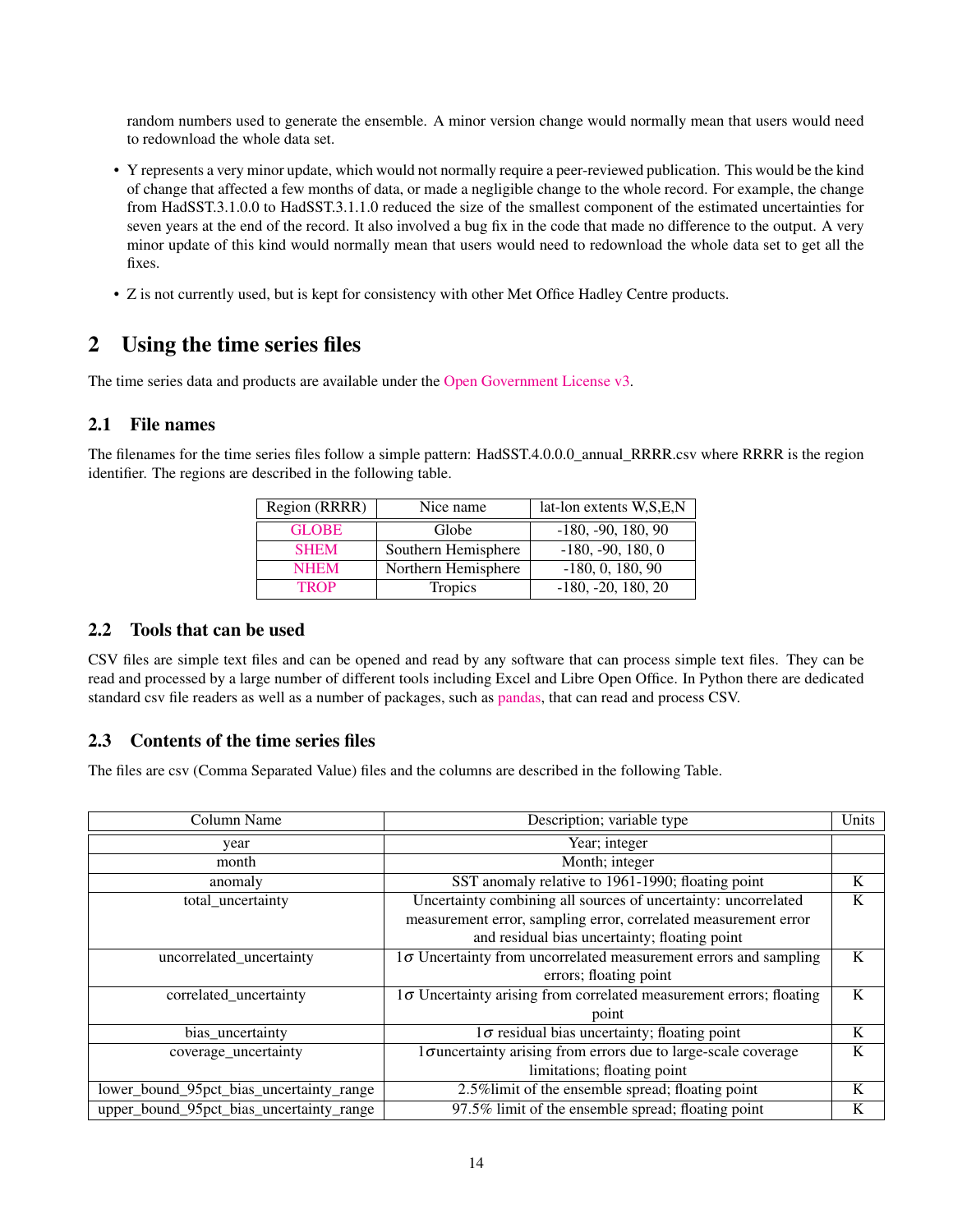# <span id="page-14-0"></span>3 Using the gridded data files

The gridded data and products are available under the [Open Government License v3.](http://www.nationalarchives.gov.uk/doc/open-government-licence/version/3/)

# <span id="page-14-1"></span>3.1 File names

Filenames for the different data types are given in the following table.

| Filename                                               | Sec.   | Variable    | <b>Notes</b>                                                                |
|--------------------------------------------------------|--------|-------------|-----------------------------------------------------------------------------|
| HadSST.4.0.0.0_median.nc                               | 3.3.1  | SST anomaly | Median of the 200 member ensemble                                           |
| HadSST.4.0.0.0_unadjusted.nc                           | 3.3.2  | SST anomaly | Unadjusted, biased SST anomalies                                            |
| HadSST.4.0.0.0_ensemble_member_EEEE.nc                 | 3.3.3  | SST anomaly | EEEE is the ensemble number in the                                          |
|                                                        |        |             | range [1,200]                                                               |
| HadSST.4.0.0.0_actuals_median.nc                       | 3.3.4  | SST actual  | Median of the 200 member ensemble                                           |
| HadSST.4.0.0.0_actuals_ensemble_member_EEEE.nc         | 3.3.5  | SST actual  | EEEE is the ensemble number in the                                          |
|                                                        |        |             | range [1,200]                                                               |
| HadSST.4.0.0.0_number_of_observations.nc               | 3.3.6  | Ob count    | Number of observations contributing                                         |
|                                                        |        |             | to grid cell averages                                                       |
| HadSST.4.0.0.0_number_of_superobservations.nc          | 3.3.7  | Ob count    | Number of superobservations                                                 |
|                                                        |        |             | contributing to grid cell averages                                          |
| HadSST.4.0.0.0_total_uncertainty.nc                    | 3.3.8  | Uncertainty | Combined uncertainty in the grid cell                                       |
|                                                        |        |             | average SST anomaly including                                               |
|                                                        |        |             | uncertainties associated with residual                                      |
|                                                        |        |             | bias errors, uncorrelated measurement                                       |
|                                                        |        |             | errors, correlated measurement errors                                       |
|                                                        |        |             | and sampling                                                                |
| HadSST.4.0.0.0_measurement_and_sampling_uncertainty.nc | 3.3.9  | Uncertainty | Combined uncertainty in the grid cell                                       |
|                                                        |        |             | average SST anomaly including                                               |
|                                                        |        |             | uncertainties associated with                                               |
|                                                        |        |             | uncorrelated measurement errors,                                            |
|                                                        |        |             | correlated measurement errors and                                           |
|                                                        |        |             | sampling. This does NOT include                                             |
|                                                        |        |             | uncertainty associated with residual                                        |
|                                                        |        |             | biases.                                                                     |
| HadSST.4.0.0.0_uncorrelated_measurement_uncertainty.nc | 3.3.10 | Uncertainty | Uncertainty arising from uncorrelated                                       |
|                                                        |        |             | measurement errors                                                          |
| HadSST.4.0.0.0_correlated_measurement_uncertainty.nc   | 3.3.11 | Uncertainty | Uncertainty arising from correlated                                         |
|                                                        |        |             | measurement errors                                                          |
| HadSST.4.0.0.0_sampling_uncertainty.nc                 | 3.3.12 | Uncertainty | Uncertainty arising from sampling                                           |
|                                                        |        |             | errors                                                                      |
| HadSST.4.0.0.0_fractional_contribution_bucket.nc       | 3.3.13 | Ob count    | Fractional contribution of bucket                                           |
|                                                        |        |             | observations to the grid cell average.                                      |
| HadSST.4.0.0.0_fractional_contribution_eri.nc          | 3.3.14 | Ob count    | Fractional contribution of ERI                                              |
|                                                        |        |             | observations to the grid cell average.                                      |
| HadSST.4.0.0.0_fractional_contribution_hull.nc         | 3.3.15 | Ob count    | Fractional contribution of HULL                                             |
|                                                        |        |             | observations to the grid cell average.                                      |
| HadSST.4.0.0.0_fractional_contribution_unknown.nc      | 3.3.16 | Ob count    | Fractional contribution of                                                  |
|                                                        |        |             | UNKNOWN observations to the grid                                            |
|                                                        |        |             | cell average.<br>Fractional contribution of DRIFTER                         |
| HadSST.4.0.0.0_fractional_contribution_drifter.nc      | 3.3.17 | Ob count    |                                                                             |
|                                                        |        |             | observations to the grid cell average.<br>Fractional contribution of MOORED |
| HadSST.4.0.0.0 fractional contribution moored.nc       | 3.3.18 | Ob count    |                                                                             |
|                                                        |        |             | observations to the grid cell average.                                      |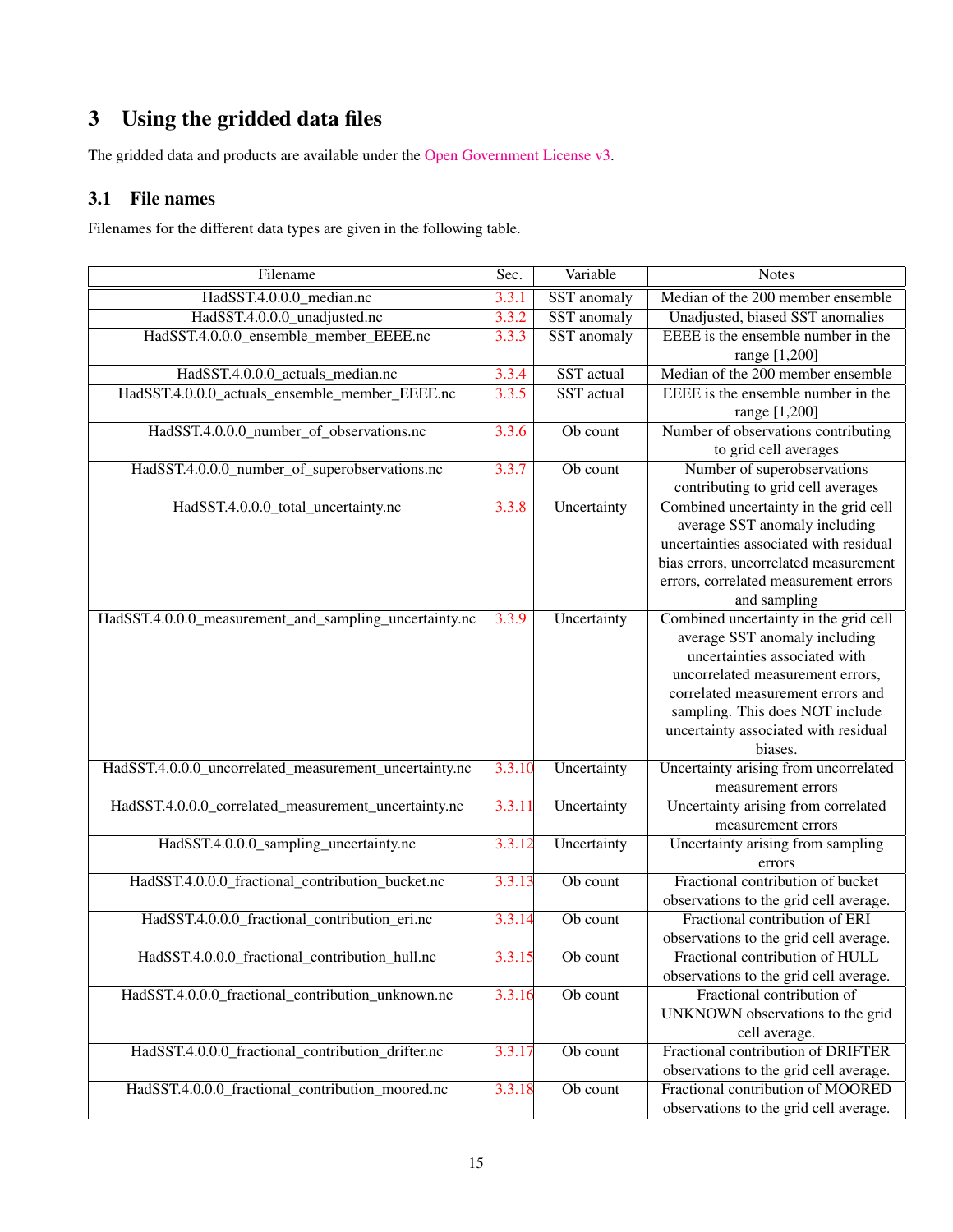# <span id="page-15-0"></span>3.2 Tools that can be used to work with data files

A list of software tools that work with NetCDF files is maintained by UCAR [https://www.unidata.ucar.edu/software/netcdf/software.html\)](http://www.unidata.ucar.edu/software/netcdf/software.html). Some simple tools for viewing and manipulating NetCDF files in Linux include:

- ncdump: provided with the NetCDF library, produces a text rendering of a NetCDF file [\(Unidata at UCAR\)](http://www.unidata.ucar.edu/software/netcdf/).
- Climate Data Operators (CDO)s: a set of command line utilities for performing operations on NetCDF files including concatenation, editing and mathematics [\(https://code.mpimet.mpg.de/projects/cdo\)](https://code.mpimet.mpg.de/projects/cdo).
- ncview: a program to produce graphical displays of the contents of NetCDF files. More information can be found [here.](http://meteora.ucsd.edu/~pierce/ncview_home_page.html) A more complete list can be found [here.](http://www.unidata.ucar.edu/software/netcdf/software.html)

In addition, packages are available in most commonly-used scientific programming languages for reading and working with NetCDF files. For example, in Python there are numerous packages including:

- netCDF4 this basic package provides functionality to read NetCDF files and extract metadata.
- [Iris](https://scitools.org.uk/iris/docs/latest/) developed by the Met Office, Iris provides functionality to read, write and process files in a variety of formats including NetCDF. Some example snippets of code using Iris to process HadSST.4.0.0.0 are provided in Section [4.](#page-22-0)

There are a number of packages in R that can be used to process NetCDF files:

- ncdf4: <https://cran.r-project.org/web/packages/ncdf4/index.html>
- raster: <https://cran.r-project.org/web/packages/raster/index.html>
- rcdo: <https://github.com/r4ecology/rcdo>
- RNetCDF: <https://cran.r-project.org/web/packages/RNetCDF/index.html>
- CM SAF R tools: <https://www.mdpi.com/2220-9964/8/3/109>

## <span id="page-15-1"></span>3.3 Contents of data files

Each of the regular NetCDF file contains metadata and data. The metadata are compliant with the CF-1.5 convention. The majority of files have the same basic structure with the following coordinates (The exception are the error covariances described in Section [3.3.19\)](#page-21-1).

| coordinate | size      | Description                     | <b>Notes</b>                  |
|------------|-----------|---------------------------------|-------------------------------|
| time       | unlimited | days since 1850-01-01T00:00:00Z | Start and end dates for each  |
|            |           | gregorian calendar              | month are stored in time_bnds |
| latitude   | 36        | degrees_north                   | Grid cell boundaries are      |
|            |           |                                 | stored in latitude bnds       |
| longitude  | 72        | degrees east                    | Grid cell boundaries are      |
|            |           |                                 | stored in longitude_bnds      |

#### <span id="page-15-2"></span>3.3.1 SST anomalies: HadSST.4.0.0.0\_median.nc

This file contains the median SST anomalies The variable names and attributes are given in the following table

| Variable: attribute | Value                              | <b>Notes</b> |
|---------------------|------------------------------------|--------------|
| tos:standard_name   | sea_water_temperature_anomaly      |              |
| tos:long_name       | Sea water temperature anomaly at a |              |
|                     | depth of 20cm                      |              |
| tos:var name        | tos                                |              |
| tos:units           | K                                  |              |
| global:title        | Ensemble-median sea-surface        |              |
|                     | temperature anomalies from the     |              |
|                     | HadSST.4.0.0.0 data set            |              |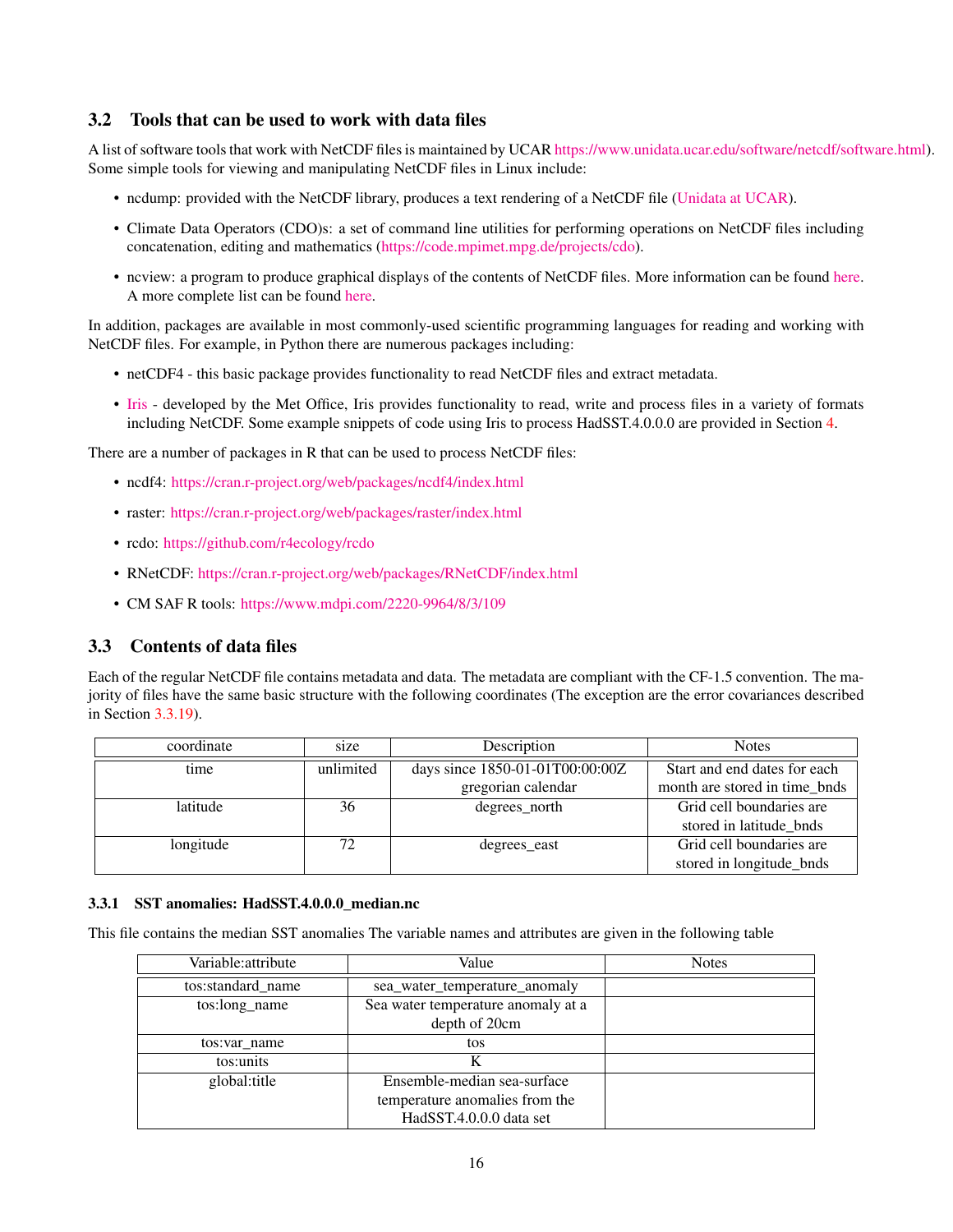### <span id="page-16-0"></span>3.3.2 SST anomalies: HadSST.4.0.0.0\_unadjusted.nc

| Variable: attribute | Value                             | <b>Notes</b> |
|---------------------|-----------------------------------|--------------|
| tos:standard_name   | sea water temperature anomaly     |              |
| tos:long name       | Unadjusted, biased sea water      |              |
|                     | temperature anomaly at a depth of |              |
|                     | 20cm                              |              |
| tos:var name        | tos                               |              |
| tos:units           | K                                 |              |
| global: title       | Unadjusted, biased sea-surface    |              |
|                     | temperature anomalies from the    |              |
|                     | HadSST.4.0.0.0 data set           |              |

This file contains the unadjusted SST anomalies The variable names and attributes are given in the following table

### <span id="page-16-1"></span>3.3.3 SST anomalies: HadSST.4.0.0.0\_ensemble\_member\_EEEE.nc

The 200 ensemble members are stored in a zip file. Unzipping the file produces 200 data sets in the same format. The files contain the ensemble of SST anomaly data sets, where EEEE is the ensemble member number running from 1 to 200 The variable names and attributes are given in the following table

| Variable: attribute | Value                              | <b>Notes</b> |
|---------------------|------------------------------------|--------------|
| tos:standard_name   | sea_water_temperature_anomaly      |              |
| tos:long name       | Sea water temperature anomaly at a |              |
|                     | depth of 20cm                      |              |
| tos:var name        | tos                                |              |
| tos:units           | K                                  |              |
| global: title       | Single ensemble member of          |              |
|                     | sea-surface temperature anomalies  |              |
|                     | from the HadSST.4.0.0.0 data set   |              |

#### <span id="page-16-2"></span>3.3.4 SST actuals: HadSST.4.0.0.0\_actuals\_median.nc

This files contains the median actual SST. Actual SSTs are calculated by adding the bias adjusted anomalies to the bias adjusted climatology. Note that extra care is needed when using the actual SSTs as missing data have a much greater effect on area averages than is the case for anomalies. The variable names and attributes are given in the following table

| Variable: attribute | Value                               | <b>Notes</b> |
|---------------------|-------------------------------------|--------------|
| tos:standard_name   | sea_water_temperature               |              |
| tos:long_name       | Sea water temperature at a depth of |              |
|                     | 20cm                                |              |
| tos:var name        | tos                                 |              |
| tos:units           |                                     |              |
| global:title        | Ensemble-median sea-surface         |              |
|                     | temperature from the HadSST.4.0.0.0 |              |
|                     | data set                            |              |

#### <span id="page-16-3"></span>3.3.5 SST actuals: HadSST.4.0.0.0\_actuals\_ensemble\_member\_EEEE.nc

The 200 ensemble members are stored in a zip file. Unzipping the file produces 200 data sets in the same format. The files contain the ensemble of SST data sets, where EEEE is the ensemble member number running from 1 to 200. Actual SSTs are calculated by adding the bias adjusted anomalies to the bias adjusted climatology. Note that extra care is needed when using the actual SSTs as missing data have a much greater effect on area averages than is the case for anomalies. The variable names and attributes are given in the following table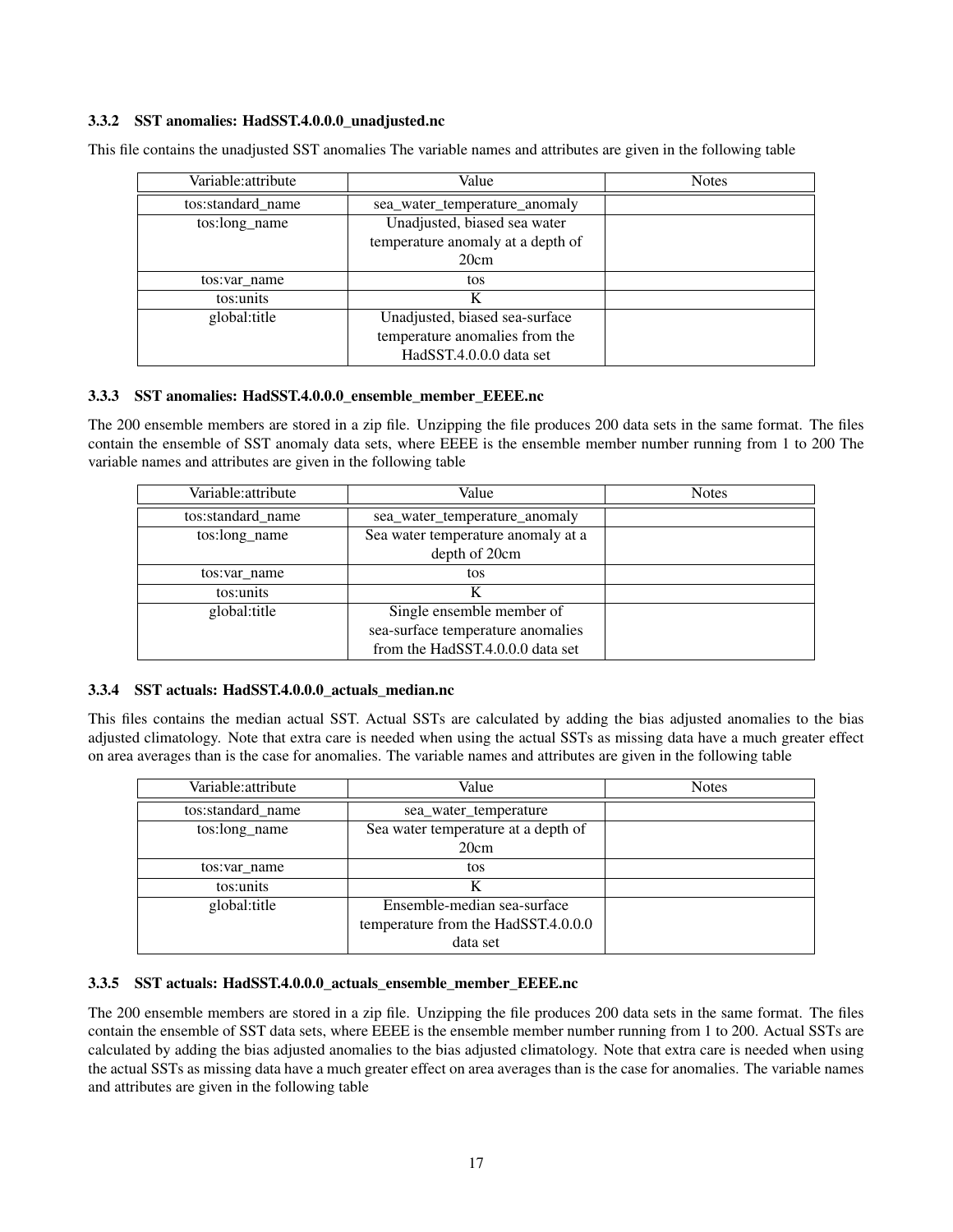| Variable: attribute | Value                                       | <b>Notes</b> |
|---------------------|---------------------------------------------|--------------|
| tos:standard_name   | sea_water_temperature                       |              |
| tos:long_name       | Sea water temperature at a depth of<br>20cm |              |
| tos:var name        | tos                                         |              |
| tos:units           | K                                           |              |
| global:title        | Single ensemble member of                   |              |
|                     | sea-surface temperature from the            |              |
|                     | HadSST.4.0.0.0 data set                     |              |

## <span id="page-17-0"></span>3.3.6 SST anomalies: HadSST.4.0.0.0\_number\_of\_observations.nc

This file contains the numbers of observations contributing the grid cell average SST anomalies. The variable names and attributes are given in the following table

| Variable: attribute | Value                                | <b>Notes</b> |
|---------------------|--------------------------------------|--------------|
| tos:standard_name   | None                                 |              |
| tos:long name       | Number of observations contributing  |              |
|                     | to sea water temperature anomaly     |              |
| tos: var name       | numobs                               |              |
| tos:units           |                                      |              |
| global: title       | Number of observations contributing  |              |
|                     | to sea-surface temperature anomalies |              |
|                     | from the HadSST.4.0.0.0 data set     |              |

### <span id="page-17-1"></span>3.3.7 SST anomalies: HadSST.4.0.0.0\_number\_of\_superobservations.nc

This file contains the numbers of super-observations contributing the grid cell average SST anomalies. The variable names and attributes are given in the following table

| Variable: attribute | Value                                 | <b>Notes</b> |
|---------------------|---------------------------------------|--------------|
| tos:standard_name   | None                                  |              |
| tos:long name       | Number of superobservations           |              |
|                     | contributing to sea water temperature |              |
|                     | anomaly                               |              |
| tos: var name       | numsuperobs                           |              |
| tos:units           |                                       |              |
| global: title       | Number of superobservations           |              |
|                     | contributing to sea-surface           |              |
|                     | temperature anomalies from the        |              |
|                     | HadSST.4.0.0.0 data set               |              |

#### <span id="page-17-2"></span>3.3.8 SST anomalies: HadSST.4.0.0.0\_total\_uncertainty.nc

This file contains the total uncertainties, combining bias, measurement and sampling uncertainty in the SST anomalies. The variable names and attributes are given in the following table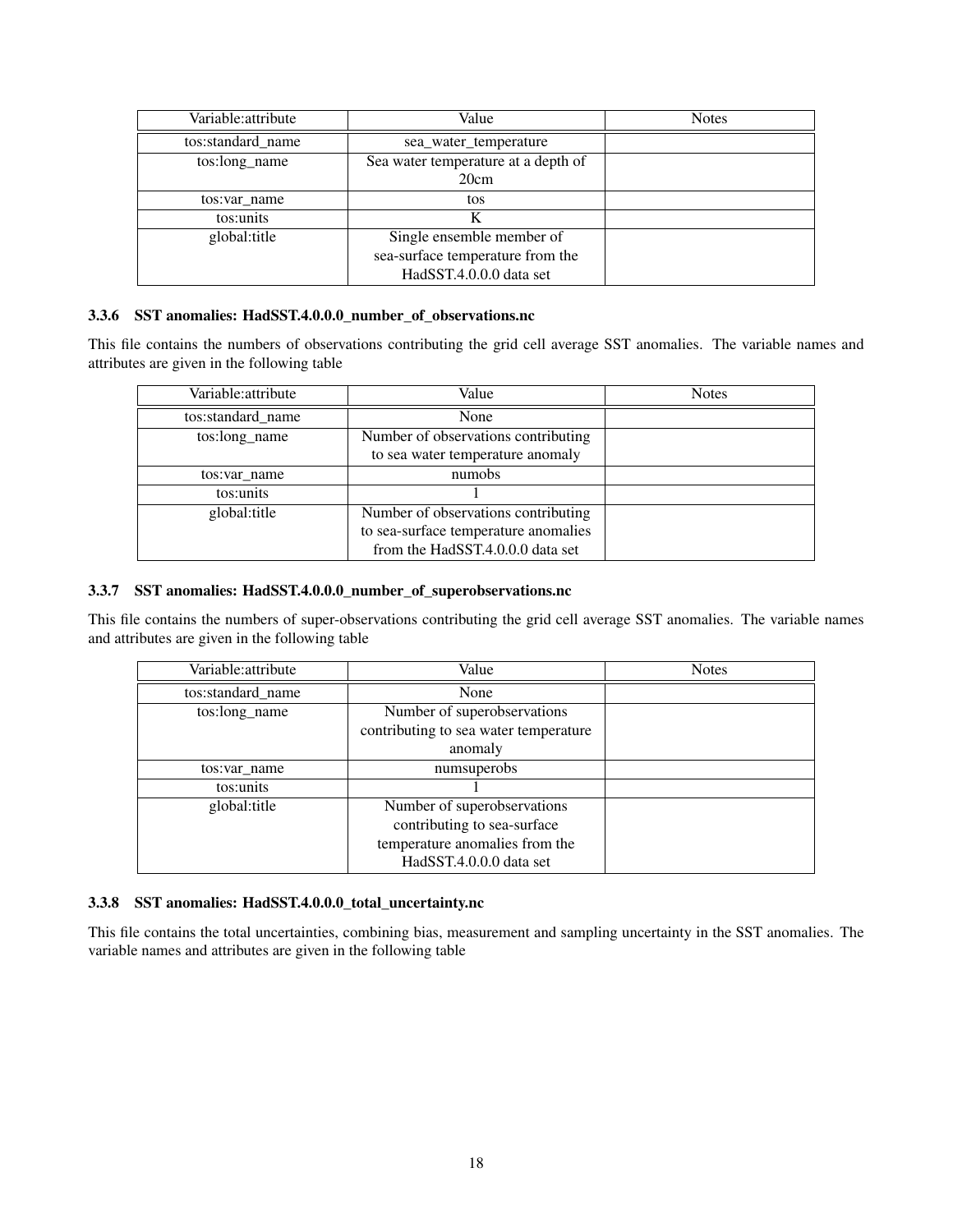| Variable:attribute | Value                              | <b>Notes</b> |
|--------------------|------------------------------------|--------------|
| tos:standard_name  | sea_water_temperature_anomaly      |              |
|                    | standard_error                     |              |
| tos:long_name      | one-sigma total uncertainty in sea |              |
|                    | water temperature anomaly          |              |
| tos: var name      | tos unc                            |              |
| tos:units          | K                                  |              |
| global:title       | Total uncertainty in sea-surface   |              |
|                    | temperature anomalies from the     |              |
|                    | HadSST.4.0.0.0 data set            |              |

#### <span id="page-18-0"></span>3.3.9 SST anomalies: HadSST.4.0.0.0\_measurement\_and\_sampling\_uncertainty.nc

This file contains the uncertainties combining measurement and sampling uncertainty in the SST anomalies. It does not include uncertainty arising from residual biases that remain after adjustment. It is intended to be used in conjunction with the ensemble. The variable names and attributes are given in the following table

| Variable: attribute | Value                                  | <b>Notes</b> |
|---------------------|----------------------------------------|--------------|
| tos:standard_name   | sea_water_temperature_anomaly          |              |
|                     | standard error                         |              |
| tos:long name       | one-sigma uncertainty associated with  |              |
|                     | measurement and sampling errors in     |              |
|                     | sea water temperature anomaly          |              |
| tos:var name        | tos unc                                |              |
| tos:units           | K                                      |              |
| global:title        | Measurement and sampling               |              |
|                     | uncertainty in sea-surface temperature |              |
|                     | anomalies from the HadSST.4.0.0.0      |              |
|                     | data set                               |              |

### <span id="page-18-1"></span>3.3.10 SST anomalies: HadSST.4.0.0.0\_uncorrelated\_measurement\_uncertainty.nc

This file contains estimated uncertainties associated with uncorrelated measurement errors in the gridded SST anomalies. The variable names and attributes are given in the following table

| Variable: attribute | Value                                  | <b>Notes</b> |
|---------------------|----------------------------------------|--------------|
| tos:standard_name   | sea water temperature anomaly          |              |
|                     | standard error                         |              |
| tos:long name       | one-sigma uncertainty associated with  |              |
|                     | uncorrelated measurement errors in     |              |
|                     | sea water temperature anomaly          |              |
| tos:var name        | tos unc                                |              |
| tos:units           | K                                      |              |
| global: title       | Uncorrelated measurement error         |              |
|                     | uncertainty in sea-surface temperature |              |
|                     | anomalies from the HadSST.4.0.0.0      |              |
|                     | data set                               |              |

#### <span id="page-18-2"></span>3.3.11 SST anomalies: HadSST.4.0.0.0\_correlated\_measurement\_uncertainty.nc

This file contains estimated uncertainties associated with simply-correlated measurement errors in the gridded SST anomalies. Note that the error covariance matrices give a more complete description of this uncertainty component including spatial covariance of the errors. The variable names and attributes are given in the following table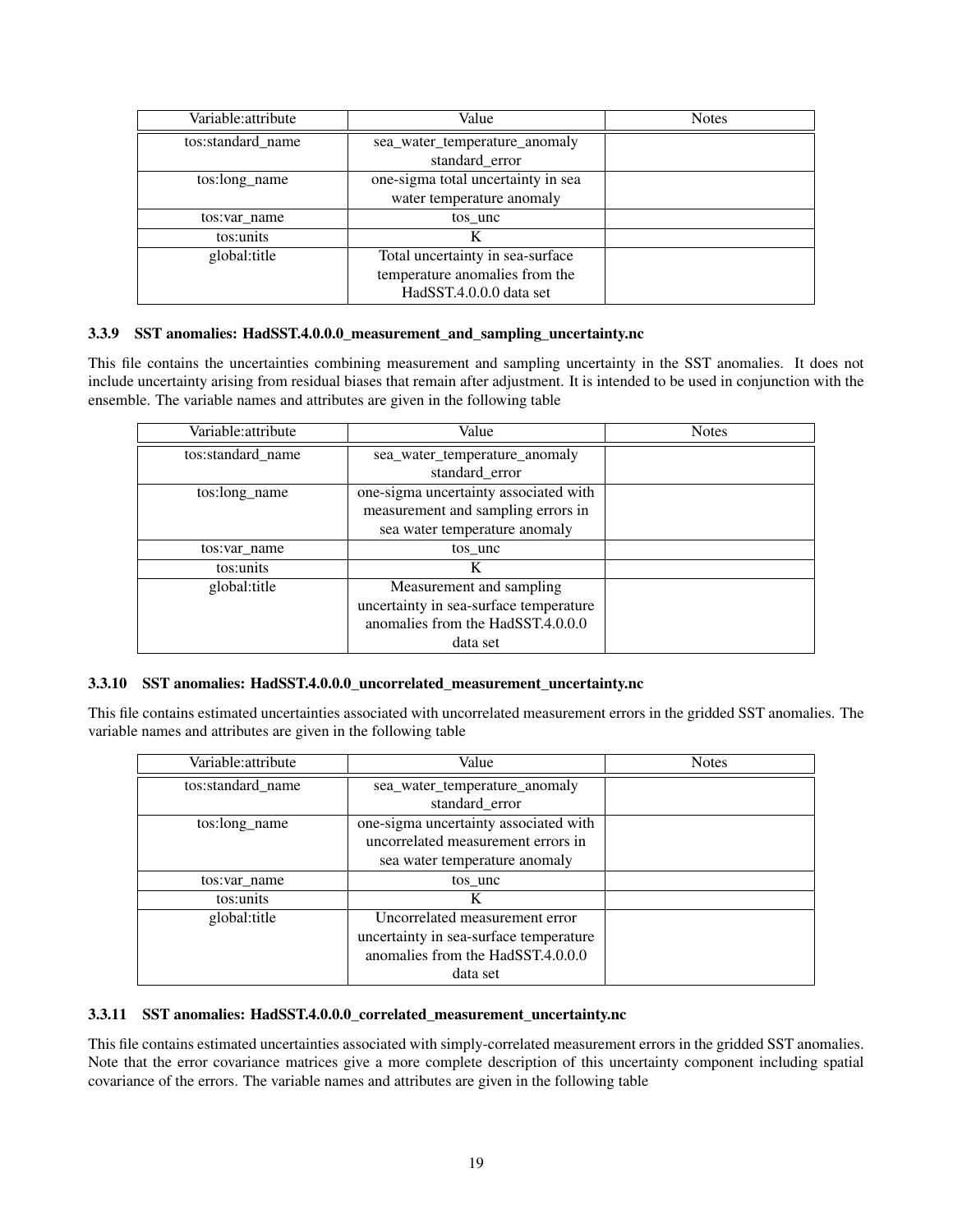| Variable: attribute | Value                                  | <b>Notes</b> |
|---------------------|----------------------------------------|--------------|
| tos:standard_name   | sea_water_temperature_anomaly          |              |
|                     | standard_error                         |              |
| tos:long_name       | one-sigma uncertainty associated with  |              |
|                     | correlated measurement errors in sea   |              |
|                     | water temperature anomaly              |              |
| tos:var name        | tos unc                                |              |
| tos:units           | K                                      |              |
| global: title       | Correlated measurement error           |              |
|                     | uncertainty in sea-surface temperature |              |
|                     | anomalies from the HadSST.4.0.0.0      |              |
|                     | data set                               |              |

### <span id="page-19-0"></span>3.3.12 SST anomalies: HadSST.4.0.0.0\_sampling\_uncertainty.nc

This file contains estimated sampling uncertainties in the gridded SST anomalies. The variable names and attributes are given in the following table

| Variable: attribute | Value                                  | <b>Notes</b> |
|---------------------|----------------------------------------|--------------|
| tos:standard_name   | sea water temperature anomaly          |              |
|                     | standard error                         |              |
| tos:long name       | one-sigma uncertainty associated with  |              |
|                     | sampling errors in sea water           |              |
|                     | temperature anomaly                    |              |
| tos: var name       | tos unc                                |              |
| tos:units           | K                                      |              |
| global: title       | Uncorrelated sampling error            |              |
|                     | uncertainty in sea-surface temperature |              |
|                     | anomalies from the HadSST.4.0.0.0      |              |
|                     | data set                               |              |

## <span id="page-19-1"></span>3.3.13 SST anomalies: HadSST.4.0.0.0\_fractional\_contribution\_bucket.nc

This file contains the fractional contribution of bucket observations to the grid cell average SST anomalies. The variable names and attributes are given in the following table

| Variable: attribute | Value                             | <b>Notes</b> |
|---------------------|-----------------------------------|--------------|
| tos:standard_name   | None                              |              |
| tos:long_name       | Fractional contribution of bucket |              |
|                     | measurements to grid box average  |              |
| tos:var name        | bucketfrac                        |              |
| tos:units           |                                   |              |
| global:title        | Fraction of bucket observations   |              |
|                     | contributing to sea-surface       |              |
|                     | temperature anomalies from the    |              |
|                     | HadSST.4.0.0.0 data set           |              |

#### <span id="page-19-2"></span>3.3.14 SST anomalies: HadSST.4.0.0.0\_fractional\_contribution\_eri.nc

This file contains the fractional contribution of ERI observations to the grid cell average SST anomalies. The variable names and attributes are given in the following table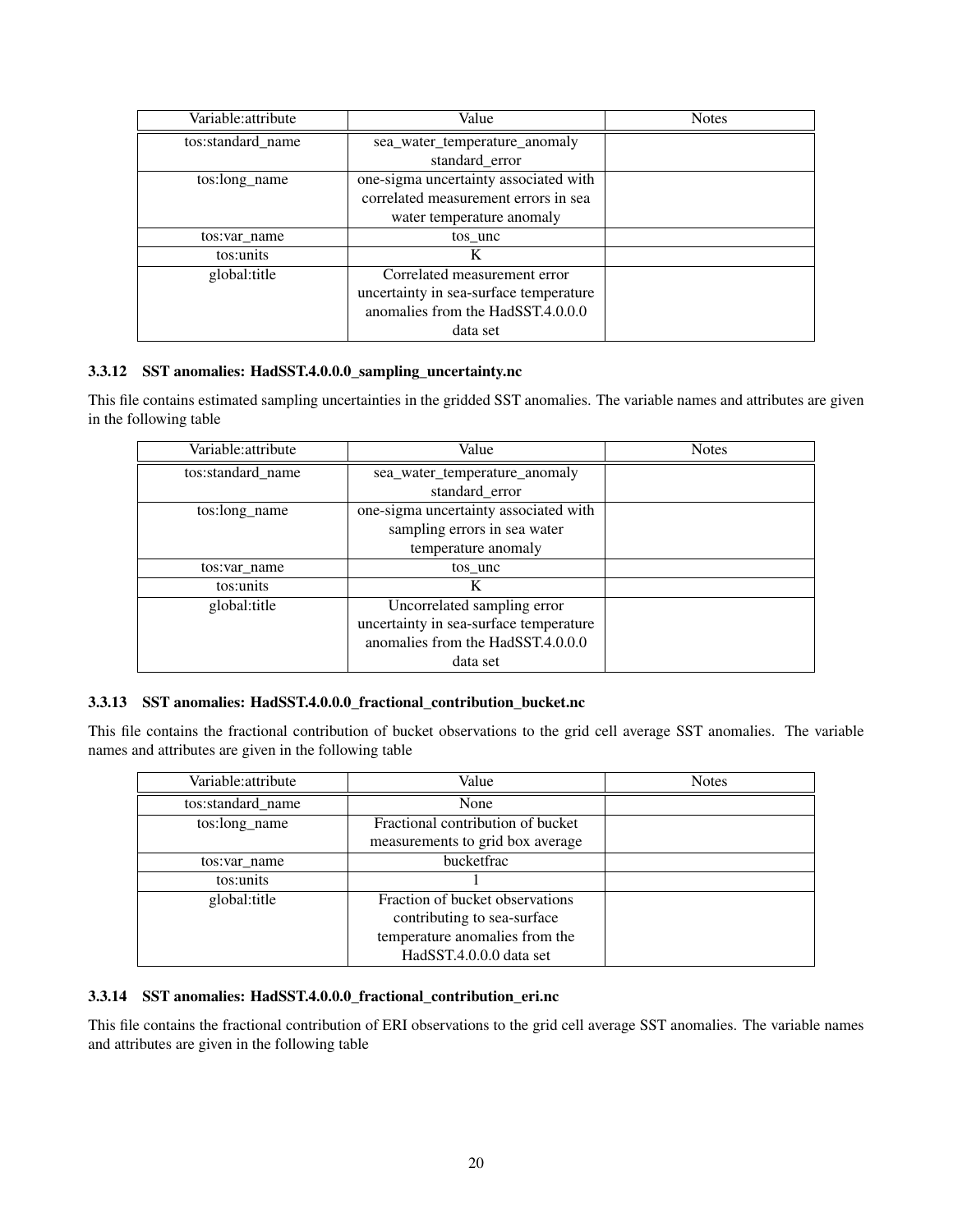| Variable: attribute | Value                            | <b>Notes</b> |
|---------------------|----------------------------------|--------------|
| tos:standard_name   | None                             |              |
| tos:long_name       | Fractional contribution of eri   |              |
|                     | measurements to grid box average |              |
| tos: var name       | erifrac                          |              |
| tos:units           |                                  |              |
| global:title        | Fraction of ERI observations     |              |
|                     | contributing to sea-surface      |              |
|                     | temperature anomalies from the   |              |
|                     | HadSST.4.0.0.0 data set          |              |

### <span id="page-20-0"></span>3.3.15 SST anomalies: HadSST.4.0.0.0\_fractional\_contribution\_hull.nc

This file contains the fractional contribution of HULL observations to the grid cell average SST anomalies. The variable names and attributes are given in the following table

| Variable: attribute | Value                            | <b>Notes</b> |
|---------------------|----------------------------------|--------------|
| tos:standard_name   | None                             |              |
| tos:long_name       | Fractional contribution of hull  |              |
|                     | measurements to grid box average |              |
| tos:var name        | hullfrac                         |              |
| tos:units           |                                  |              |
| global:title        | Fraction of HULL observations    |              |
|                     | contributing to sea-surface      |              |
|                     | temperature anomalies from the   |              |
|                     | HadSST.4.0.0.0 data set          |              |

#### <span id="page-20-1"></span>3.3.16 SST anomalies: HadSST.4.0.0.0\_fractional\_contribution\_unknown.nc

This file contains the fractional contribution of UNKNOWN observations to the grid cell average SST anomalies. The variable names and attributes are given in the following table

| Variable: attribute | Value                              | <b>Notes</b> |
|---------------------|------------------------------------|--------------|
| tos:standard_name   | None                               |              |
| tos:long_name       | Fractional contribution of unknown |              |
|                     | measurements to grid box average   |              |
| tos:var name        | unknownfrac                        |              |
| tos:units           |                                    |              |
| global:title        | Fraction of UNKNOWN observations   |              |
|                     | contributing to sea-surface        |              |
|                     | temperature anomalies from the     |              |
|                     | HadSST.4.0.0.0 data set            |              |

## <span id="page-20-2"></span>3.3.17 SST anomalies: HadSST.4.0.0.0\_fractional\_contribution\_drifter.nc

This file contains the fractional contribution of DRIFTER observations to the grid cell average SST anomalies. The variable names and attributes are given in the following table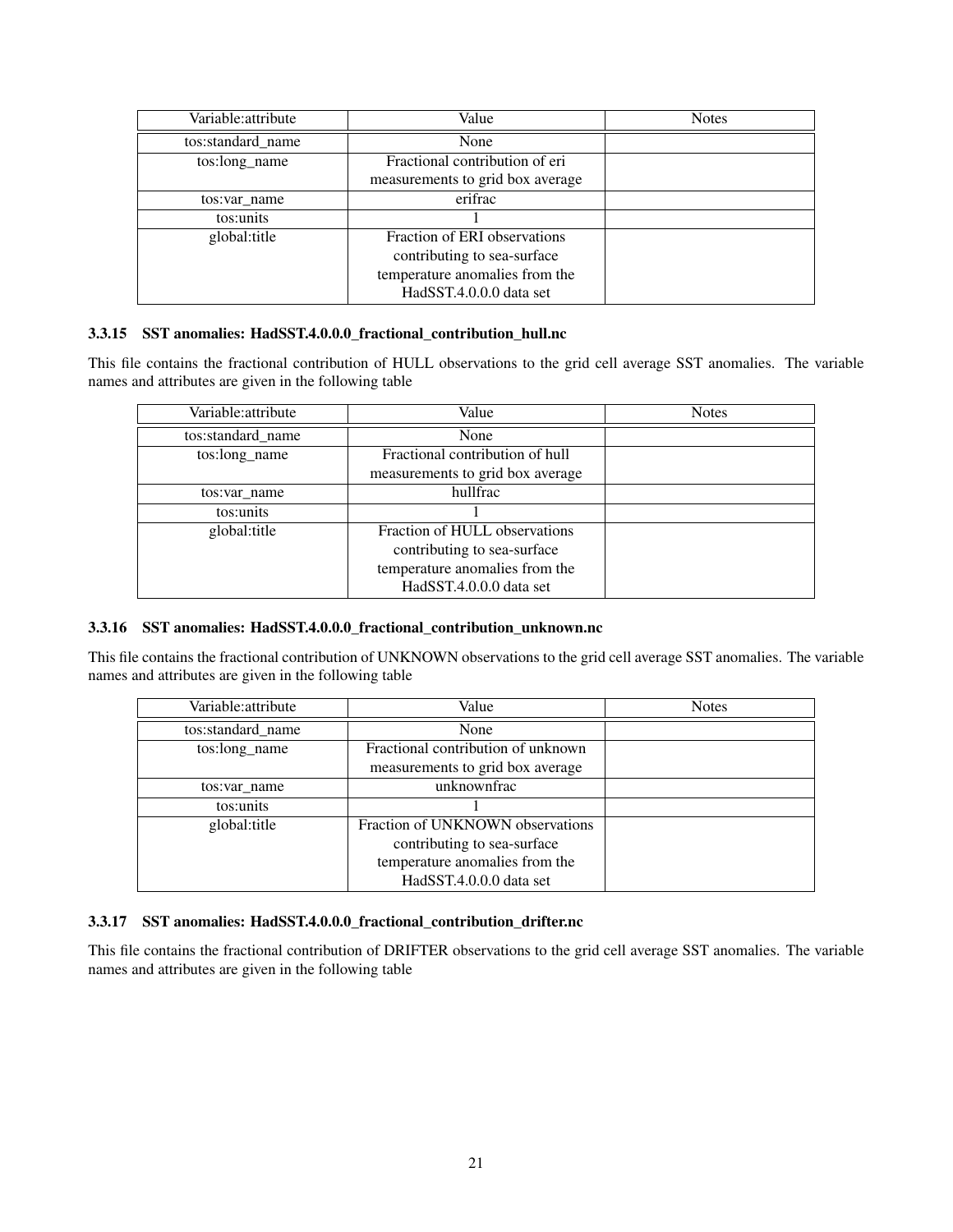| Variable: attribute | Value                              | <b>Notes</b> |
|---------------------|------------------------------------|--------------|
| tos:standard_name   | None                               |              |
| tos:long_name       | Fractional contribution of drifter |              |
|                     | measurements to grid box average   |              |
| tos:var name        | drifterfrac                        |              |
| tos:units           |                                    |              |
| global:title        | Fraction of DRIFTER observations   |              |
|                     | contributing to sea-surface        |              |
|                     | temperature anomalies from the     |              |
|                     | HadSST.4.0.0.0 data set            |              |

### <span id="page-21-0"></span>3.3.18 SST anomalies: HadSST.4.0.0.0\_fractional\_contribution\_moored.nc

This file contains the fractional contribution of MOORED observations to the grid cell average SST anomalies. The variable names and attributes are given in the following table

| Variable: attribute | Value                             | <b>Notes</b> |
|---------------------|-----------------------------------|--------------|
| tos:standard_name   | None                              |              |
| tos:long_name       | Fractional contribution of moored |              |
|                     | measurements to grid box average  |              |
| tos:var name        | mooredfrac                        |              |
| tos:units           |                                   |              |
| global:title        | Fraction of MOORED observations   |              |
|                     | contributing to sea-surface       |              |
|                     | temperature anomalies from the    |              |
|                     | HadSST.4.0.0.0 data set           |              |

#### <span id="page-21-1"></span>3.3.19 Error covariances: HadSST.4.0.0.0\_error\_covariance\_YYYYMM.nc

These files contain the error covariances describing the spatial covariance of the simply-correlated errors in the grid cell average SST anomalies. There is one error covariance matrix per month with YYYY referring to the year and MM to the month. The coordinates are different from the other files and are given in the following table.

| coordinate       | Description      | <b>Notes</b>                                                                                                                                                                                                                                                      |
|------------------|------------------|-------------------------------------------------------------------------------------------------------------------------------------------------------------------------------------------------------------------------------------------------------------------|
| location_index_1 | location_index_1 | The location index is an index<br>which assigns a unique value<br>to each of the 2592 $5^{\circ}$ grid<br>cells in the regular grids. The<br>latitudes and longitudes of the<br>indices are given in the<br>variables latitude_vector_1<br>and longitude_vector_1 |
| location_index_2 | location_index_2 | The location index is an index<br>which assigns a unique value<br>to each of the 2592 $5^{\circ}$ grid<br>cells in the regular grids. The<br>latitudes and longitudes of the<br>indices are given in the<br>variables latitude_vector_2<br>and longitude vector 2 |

The location indices can be aligned with latitudes and longitudes within the other files using the Latitude\_vector and longitude\_vector variables. The key variables and attributes are as follows: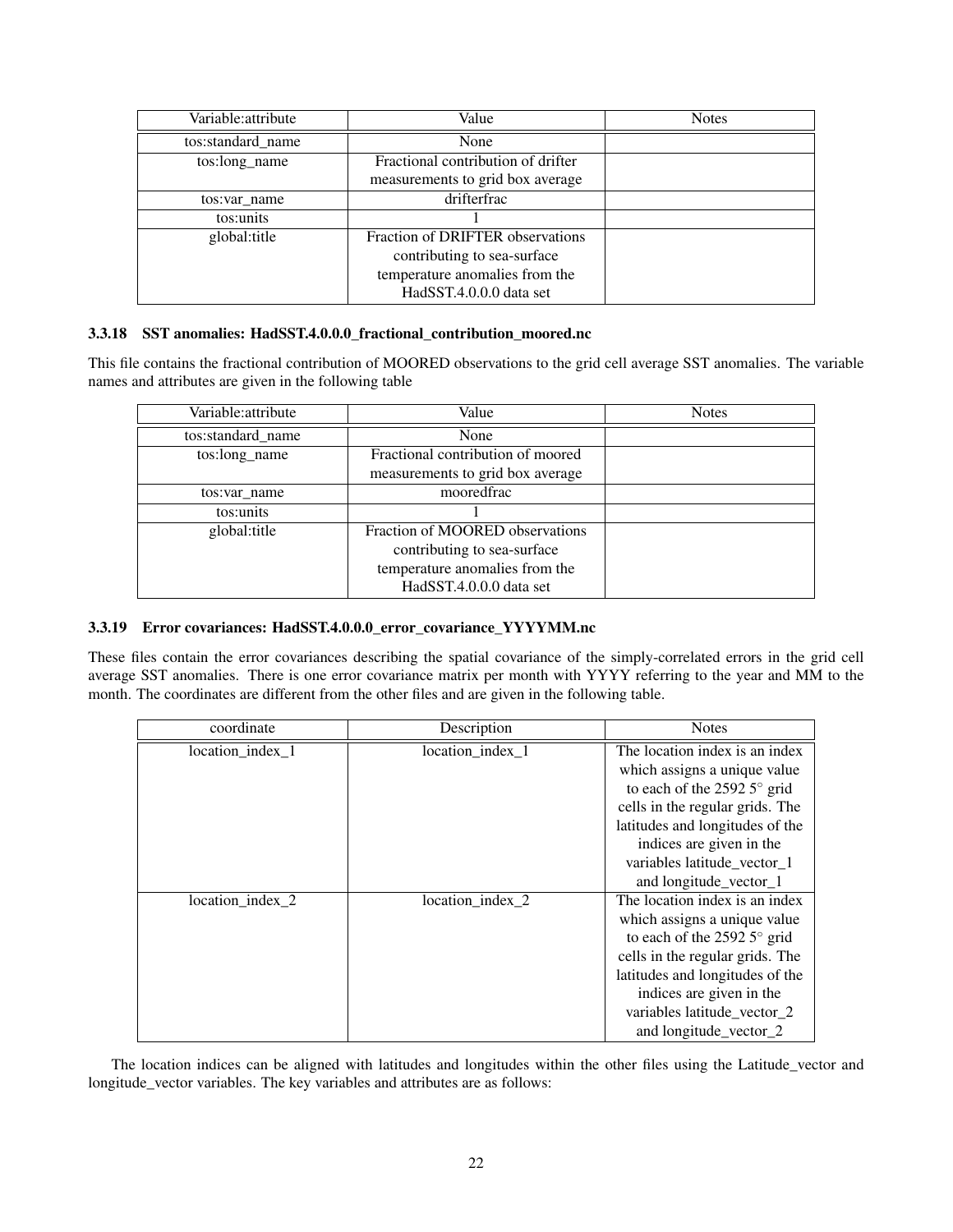| Variable: attribute   | Value                             | <b>Notes</b>                    |
|-----------------------|-----------------------------------|---------------------------------|
| tos cov:standard name | sea water temperature anomaly     |                                 |
|                       | standard_error                    |                                 |
| tos_cov:long_name     | Error covariance of sea water     |                                 |
|                       | temperature anomaly at a depth of |                                 |
|                       | 20cm                              |                                 |
| tos_cov:units         | $K2 (K^2)$                        | This is Kelvin squared as the   |
|                       |                                   | error covariances are variances |
|                       |                                   | rather than standard deviations |
| tos_cov:cell_methods  |                                   | Not specified                   |
| global: title         | Error covariance of sea-surface   |                                 |
|                       | temperature anomalies from the    |                                 |
|                       | HadSST.4.0.0.0 data set           |                                 |

# <span id="page-22-0"></span>4 Worked examples

#### <span id="page-22-1"></span>4.1 Calculate global mean SST time series

Read data and calculate a global mean SST anomaly series from 1850 to present using the Iris package in Python.

```
import iris
import numpy as np
import matplotlib . pyplot as plt
import iris . analysis . cartography
anoms = iris . load_cube ( ' HadSST .4.0.0.0 _median .nc ')
grid_areas = iris . analysis . cartography . area_weights ( anoms )
timeseries = anoms . collapsed ([ ' longitude ', ' latitude '] ,
                                  iris . analysis . MEAN , weights = grid_areas )
plt . plot ( timeseries . data )
plt . show ()
```
## <span id="page-22-2"></span>4.2 Calculate monthly area average and uncertainty

Read anomalies and uncertainties and the ensemble and calculate the global average for January 1850 with an estimate of its uncertainty.

```
import iris
import numpy as np
import matplotlib . pyplot as plt
import iris . analysis . cartography
anoms = iris . load_cube (' HadSST .4.0.0.0 _median .nc ')
uncorrelated_unc = iris . load_cube (' HadSST .4.0.0.0 _uncorrelated_measurement_uncertainty .nc ')
sampling_unc = iris.load_cube('HadSST.4.0.0.0_sampling_uncertainty.nc')
covariance = iris . load_cube ( ' HadSST .4.0.0.0 _error_covariance_185001 . nc ')
# combine the uncorrelated - measurement - error and sampling uncertainties
m_and_s_unc = uncorrelated_unc * uncorrelated_unc + sampling_unc * sampling_unc
m_and_s_unc = iris . analysis . maths . exponentiate ( m_and_s_unc , 0.5)
fill_value = 9.96921e + 36# extract latitudes to a 2 -d array and convert to relative areas
latitude = anoms.coord('latitude').points
latitude_field = np . zeros ((36 , 72))
for i in range (0, 36): latitude_field [i, :] = latitude [i]area_field = np . cos ( latitude_field * np . pi / 180.)
```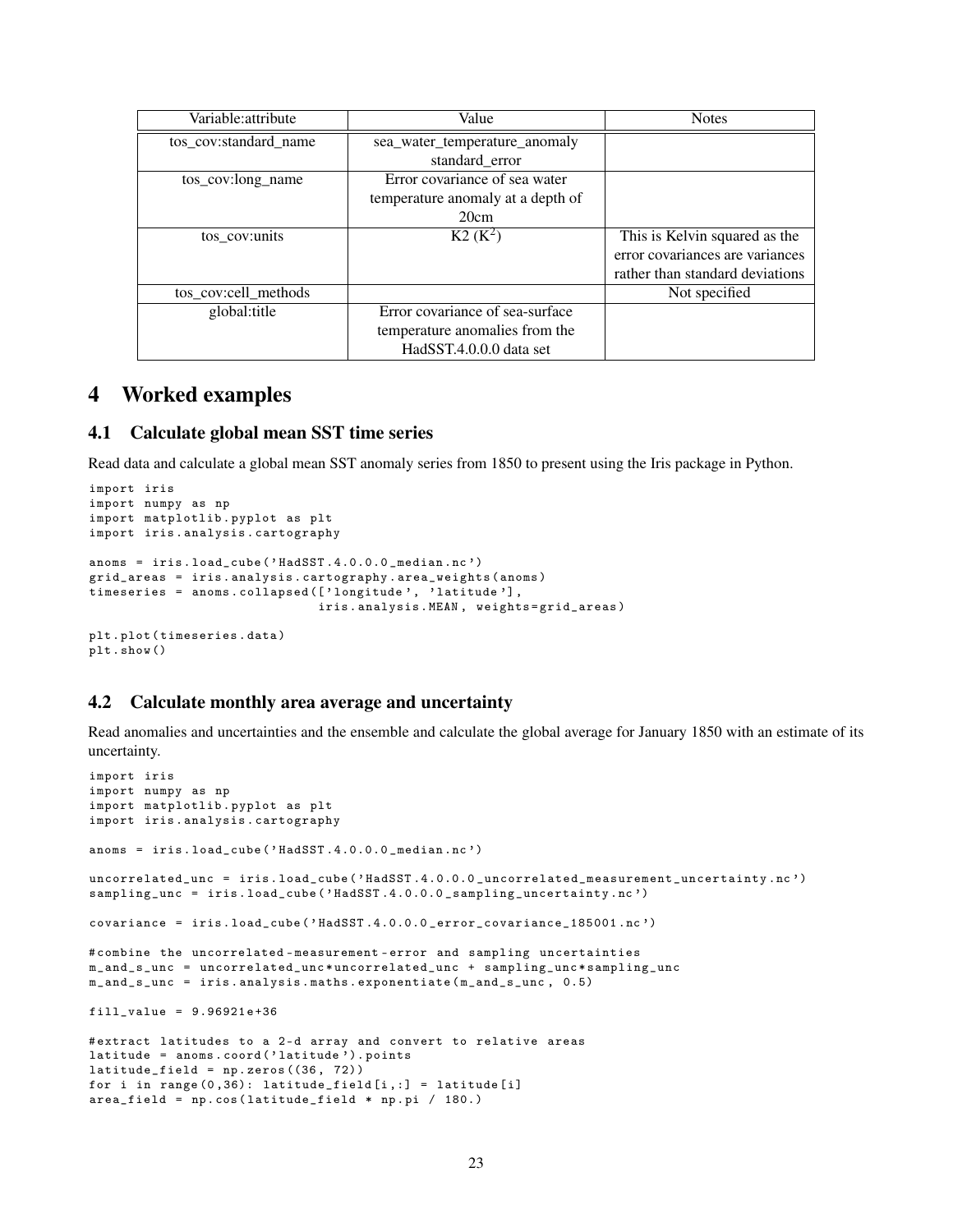```
# form a vector from the anomaly field
anoms_1d = np.reshape (anoms.data[0, :, :], (2592, 1))anoms_1d = annms_1d.data#form a vector from the measurement and sampling uncertainty
unc_1d = np.reshape(m_and_s_unc.data[0, :, :], (2592, 1))unc_1d = unc_1d. data
#form a vector from the area field
area_1d = np.reshape (area_field.data, (2592, 1))# where there are missing data in the anomaly field , set the areas to zero
\arccos_1d [anoms_1d == fill_value] = 0.0
unc_1d [anoms1d == fill_value] = 0.0
anoms_1d [anoms_1d == fill_value] = 0.0# convert the measurement and sampling uncertainty to a diagaonal covariance
#matrix and add to the covariance
covariance2 = np . diag ( np . reshape ( unc_1d * unc_1d ,(2592)))
covariance = covariance + covariance2
# turn the areas into gridcell weights for the area average calculation
area_1d = areas_1d / sum (areas_1d)# calculate the area average
area_average = sum(anns_1d * area_1d) / sum(area_1d)area_average = area_average [0]
#calculate the uncertainty in the area average. Have to do this in two stages
# using numpy matrix multiplication
area_average_uncertainty_pre = np . matmul ( covariance . data , areas_1d )
area_average_uncertainty_sq = np . matmul ( np . matrix . transpose ( areas_1d ),
                                          area_average_uncertainty_pre )
area_average_uncertainty = np . sqrt ( area_average_uncertainty_sq . data )[0][0]
# read ensemble and extract 1st timestep for each member
ensemble = iris.load ('HadSST.4.0.0.0_ensemble_member_*.nc')
for i in range (0, 200): ensemble [i] = ensemble [i] [0:1]# calculate the global area average timeseries for each ensemble member
# the time series only has one time step though
ensemble_gmt = np . zeros ((200))
for i in range (0, 200):
    grid_areas = iris . analysis . cartography . area_weights ( ensemble [i ])
    ts = ensemble [i]. collapsed (['longitude', 'latitude'],
                                 iris . analysis . MEAN , weights = grid_areas )
    ensemble_gmt [i] = ts.data[0]bias_unc = np . std ( ensemble_gmt )
area_average_uncertainty_sq += bias_unc * bias_unc
area_average_uncertainty = np . sqrt ( area_average_uncertainty_sq . data )[0][0]
print ('Global mean Jan 1850: {: 4.2 f} +- {: 4.2 f}'. format (area_average,
                                                           area_average_uncertainty ))
```
# <span id="page-23-0"></span>5 Version history

This section describes, briefly, differences between versions of HadSST up to HadSST.4.0.0.0.

## <span id="page-23-1"></span>5.1 HadSST.4.0.0.0

This was a major update from HadSST.3.1.1.0, which involved changes in almost all aspects of the data set. These are described in [\[14\]](#page-32-0). The bias adjustment method was changed in almost all aspects, with particularly important changes to the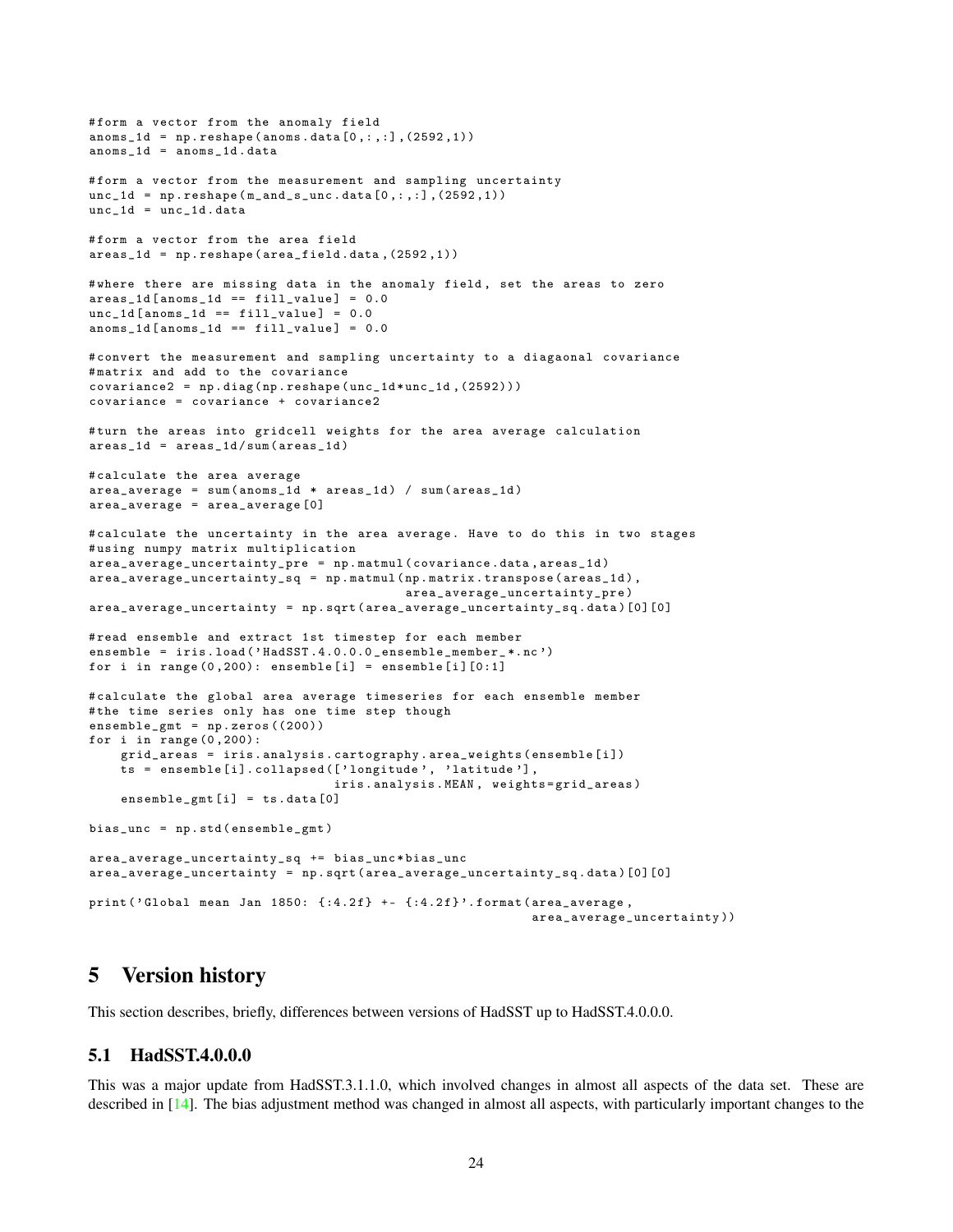way that engine room biases and measurement methods were estimated. These changes affected the whole record in some way. The ensemble was expanded to 200 members. A more complete breakdown of uncertainty components was provided to users, including error covariances that describe uncertainties associated with correlated errors. HadSST.4.0.0.0 was the first HadSST data set to use ICOADS release 3.0.0 and 3.0.1 for updates.

A bug in the time series calculation means that the coverage uncertainties are too large in HadSST.4.0.0.0. This will be remedied in the next version update. Note that this does not affect anything in the paper as the coverage uncertainty calculation was added after publication.

# <span id="page-24-0"></span>5.2 HadSST.3.1.1.0

Reports from ships given the generic callsign MASKSTID, which denotes a ship whose call sign has been masked in the ICOADS Real Time feed, were not flagged as having generic callsigns in HadSST.3.1.0.0. This led to all reports with this callsign being dealt with as a single ship in the uncertainty calculation and consequently, the uncertainty was incorrect. MASKSTID was included in the list of generic call signs. This led to a small reduction in the measurement and sampling uncertainty from 2007 to 2014 and in the total estimated uncertainty.

A second bug was also fixed in which a default metadata file was being read for May 2014. In this case, the default file was set to be WMO Publication 47 for May 2014, so the bug had no effect on the output. Nevertheless, it was corrected.

# <span id="page-24-1"></span>5.3 HadSST.3.1.0.0

HadSST.3.1.0.0 was the first updating version of HadSST3. The random seeds used to create the ensemble were regenerated and consequently, ensemble members were different from those in HadSST.3.0.0.0.

## <span id="page-24-2"></span>5.4 HadSST.3.0.0.0

HadSST.3.0.0.0 [\[12,](#page-31-1) [13\]](#page-32-1) was based on ICOADS release 2.5. Bias adjustments were applied to the whole data period from 1850 to 2006 and uncertainties in the bias adjustments were represented for the first time using an ensemble method. The error model was rebuilt to include correlated error terms.

## <span id="page-24-3"></span>5.5 HadSST2

HadSST2 [\[20\]](#page-32-2) was based on ICOADS release 2.1. The gridding system was rebuilt to allow grids on flexible spatial and temporal resolutions. A new climatology for 1961-1990 was created. Uncertainties in the grid cell values were provided and uncertainties in the bias adjustments estimated using a monte-carlo approach. The bias adjustments, which were applied to the period 1850-1942, were an adaptation of [\[5\]](#page-31-4) that extended the adjustments back to 1850 and ramped them down over a three year period between 1939 and 1942. Between 1939 and 1942, new US data, available for the first time in ICOADS release 2.1, had smoothed out a previous step-change in bias at the start of the war.

## <span id="page-24-4"></span>5.6 HadSST

This was the first version named HadSST. HadSST was a development of the MOHSST dataset, with variance corretion applied to the gridded values to reduce spurious noise in poorly-sampled grid cells.

# <span id="page-24-5"></span>6 Dataset Characteristics

In this section we show how HadSST.4.0.0.0 compares to a number of other marine temperature and instrumentally homogeneous [\[7\]](#page-31-5) data sets. The comparisons and discussion are also in the HadSST.4.0.0.0 paper [\[14\]](#page-32-0).

## <span id="page-24-6"></span>6.1 Intercomparisons with other SST datasets

A comparison to ERSSTv4 [\[9\]](#page-31-6), ERSSTv5 [\[10\]](#page-31-2), COBE-SST-2 [\[8\]](#page-31-3) and HadSST.3.1.0.0 [\[12,](#page-31-1) [13\]](#page-32-1) is shown in Figure [3.](#page-25-0) Also shown are the unadjusted data. A comparison of trends is shown in Figure [4.](#page-26-0) The principal effect of adjustments to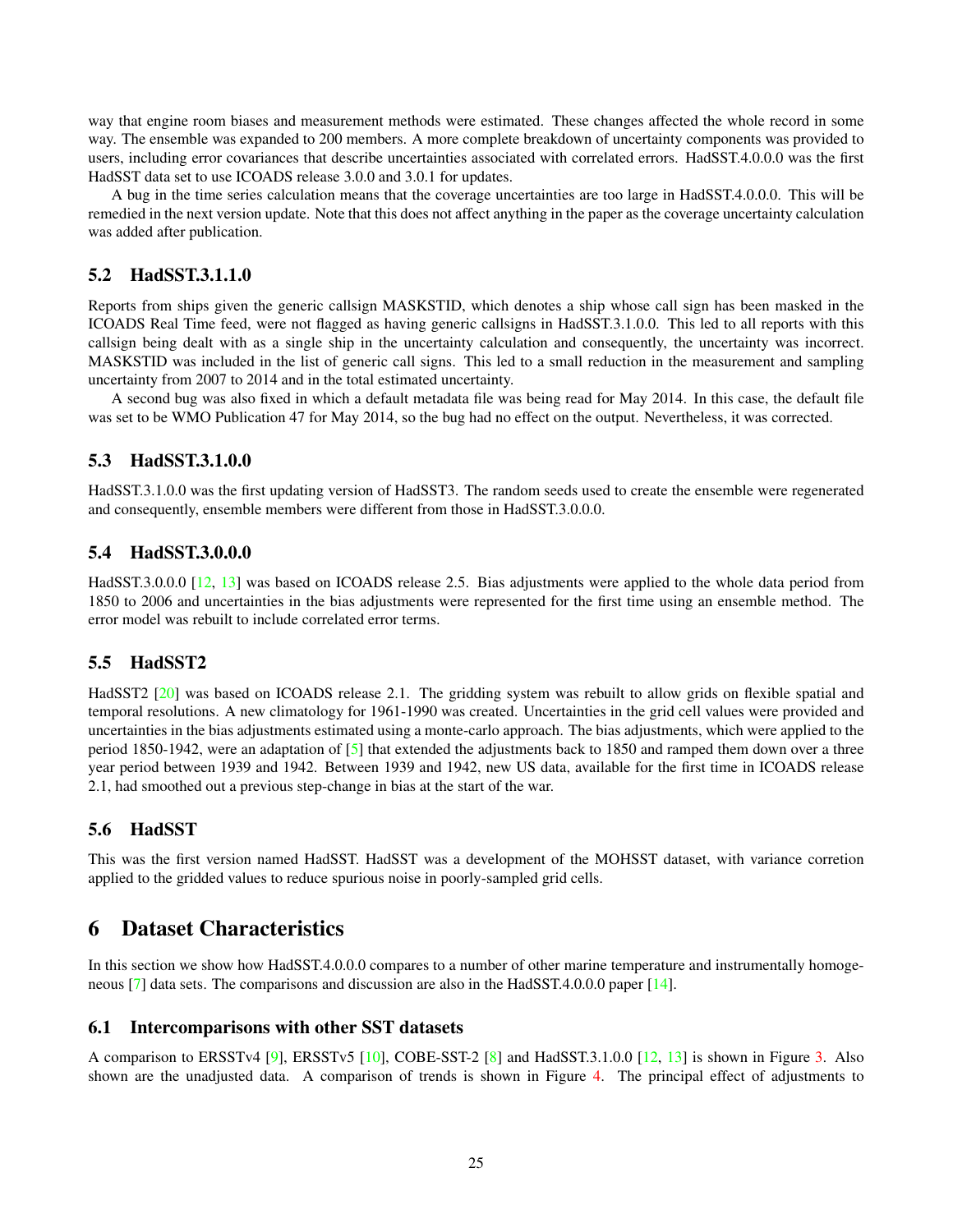

<span id="page-25-0"></span>Figure 3: From [\[14\]](#page-32-0). (a) (c) and (e) Global and regional average SST anomaly 1850-2012 (°C relative to 1961-1990) series from HadSST.4.0.0.0 (black), ERSSTv5 (blue, thick line is operational version and thin-thick dashed lines are ensemble range from the 1000-member ERSSTv4 ensemble), COBE-SST-2 (orange), HadSST.3.1.1.0 (green) and unadjusted SSTs (red). The green line is HadSST.3.1.1.0. (b) (d) and (f) Differences from the HadSST.4.0.0.0 median. The grey shading indicates the 95% uncertainty range for HadSST.4.0.0.0 including effects from measurement, sampling and bias-adjustment errors. The bias-adjustment uncertainty range is shown in darker grey. Colours for other lines are as in panels (a), (c) and (e).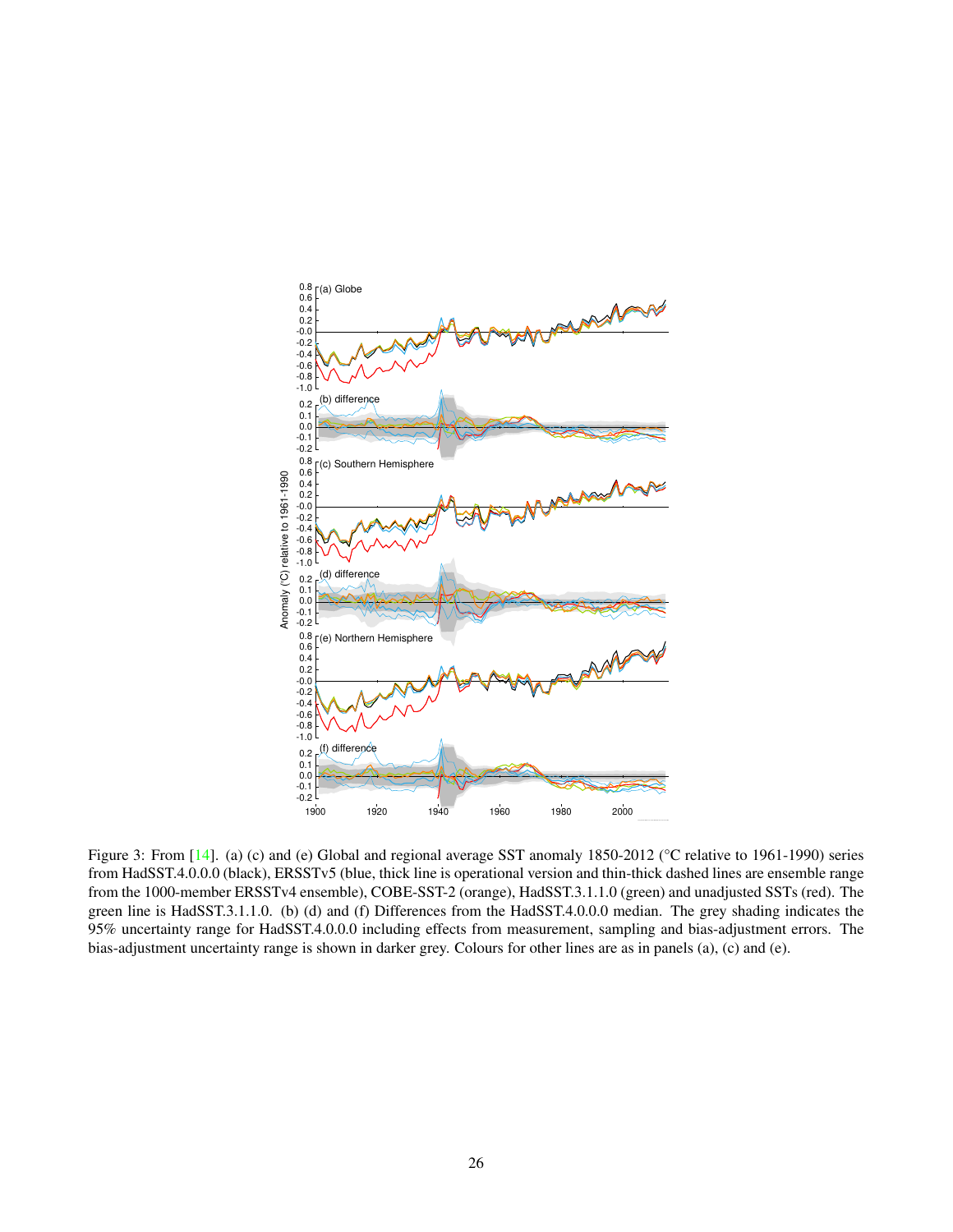

<span id="page-26-0"></span>Figure 4: From [\[14\]](#page-32-0). Global and regional average SST anomaly trends to 2012. Median trends from HadSST.4.0.0.0 are indicated by a black horizontal line and the grey shading indicates median and 95% uncertainty range including effects from measurement, sampling and bias-adjustment errors. The bias-adjustment uncertainty range is shown in darker grey; ERSSTv5 (blue), the lozenge is the operational version and the vertical line is the 95% ensemble range from the 1000-member ERSSTv4 ensemble); COBE-SST-2 (orange); HadSST.3.1.1.0 (green); and unadjusted SSTs (red).

HadSST.4.0.0.0 and all of the other data sets is to reduce the long-term warming relative to the unadjusted data. The adjusted data sets show good agreement on the overall long-term evolution of global and hemispheric SSTs, but there are minor differences in the rate of warming at different times.

The adjustments applied in each of the three data sets decrease the overall temperature change seen from the nineteenth century (and especially since 1900) relative to the unadjusted data. Of the three data sets, HadSST.4.0.0.0 has a marginally higher trend from 1900 (estimated using ordinary least squares) but the difference between the trends in the three data sets is not larger than the estimated uncertainty (estimated using the ensemble with each ensemble member additionally perturbed by a sample from the measurement and sampling errors). ERSSTv4 and COBE-SST-2 warm at a similar rate to the unadjusted data from the 1940s, 50s and 60s, but HadSST.4.0.0.0 warms somewhat faster than the other data sets due to the adjustments applied to account for the general decline in ERI biases over that period. From start dates in 1970, 1980 and 1990, COBE-SST-2 warms faster than the unadjusted data and, from 1980 and 1990, faster than either HadSST.4.0.0.0 or ERSSTv4 by a significant margin.

From 2000-2012, the rates of warming in all three data sets are very similar and consistent within their uncertainty ranges. All three warm faster than the unadjusted data, which has a trend close to zero. During this period, there are two important factors. First, there is a large increase in the relatively cooler drifting buoy measurements and, second, there is a decrease in the average ship bias. The analysis of HadSST.4.0.0.0 supports ERSSTv4 and ERSSTv5 in this period ([\[11\]](#page-31-7)) and is consistent with instrumentally homogeneous reference series, supporting the analysis of [\[7\]](#page-31-5).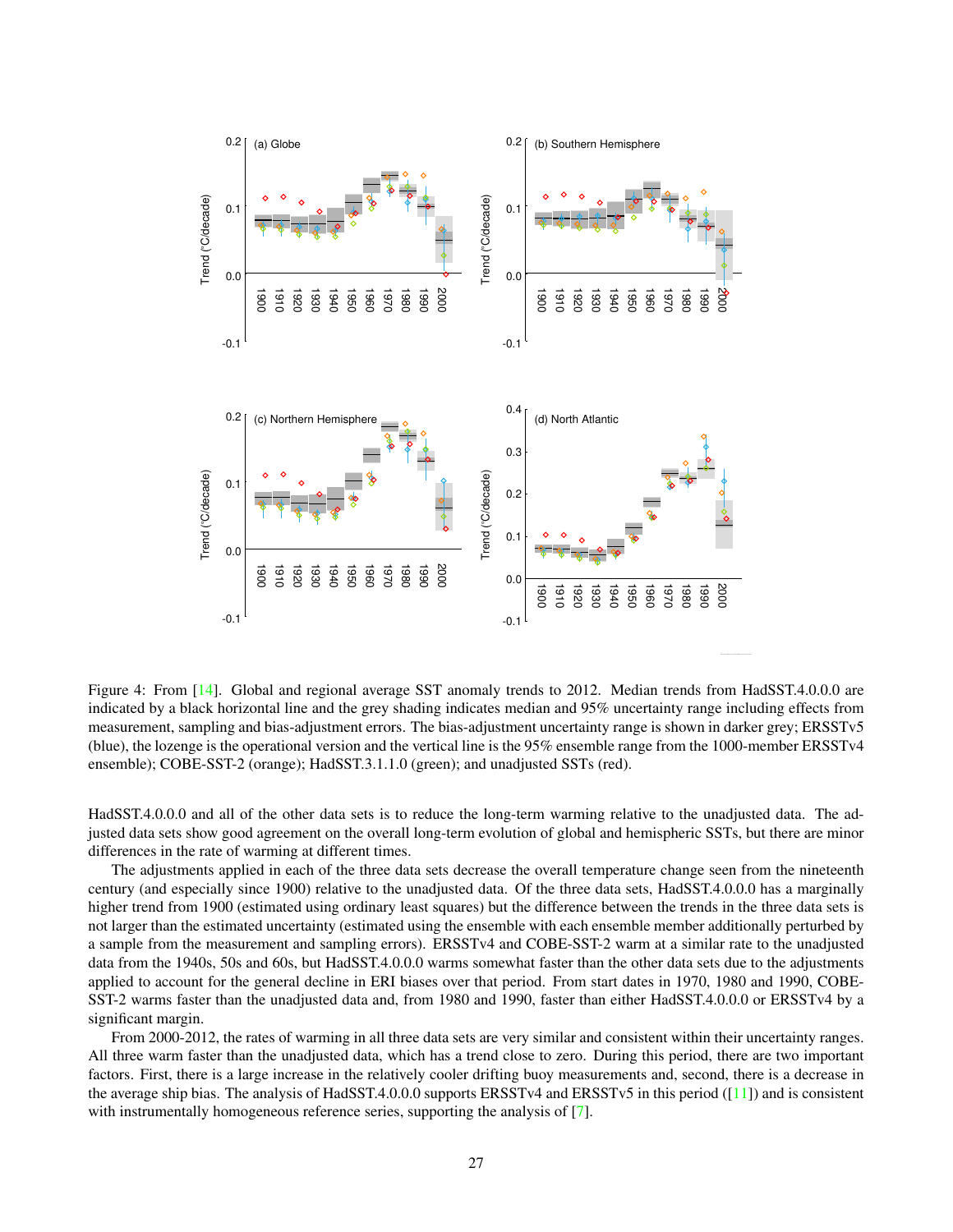### <span id="page-27-0"></span>6.2 Comparison to other long records

Over longer periods, it is necessary to use other data sets for comparison. We use two data sets here. The first is HadN-MAT.2.0.1.0 ([\[17\]](#page-32-6)) which is a data set of Nighttime Marine Air Temperatures (NMAT). Anomalies in NMAT are thought to closely track anomalies in SST over long periods and large scales (see [\[9\]](#page-31-6) for an example using climate models). The second is based on oceanographic profiles from HadIOD.1.2.0.0, excluding Argo ([\[1\]](#page-31-8)) and adjusted using the [\[18\]](#page-32-7) adjustments for MBTs and XBTs.

In order to make a direct comparison between HadSST.4.0.0.0 and HadIOD.1.2.0.0, anomalies from HadSST.4.0.0.0 were adjusted using the absolute bias rather than the relative bias so that the SSTs could be directly compared. Anomalies were then calculated for both data sets using an unadjusted climatology. However, HadSST.4.0.0.0 is not then directly comparable to HadNMAT.2.0.1.0 as HadNMAT.2.0.1.0 is provided as actuals or relative to its own adjusted 1961-1990 climatology and not relative to a biased SST climatology. This will lead to a constant annual offset between the SST and NMAT series, which is approximately the size of the average climatological bias in the SST. Consequently, we shifted HadNMAT.2.0.1.0 by 0.15°C in Figure [5.](#page-28-0) The offset was chosen by eye to approximately align the two series; none of the conclusions depend on the choice of offset.

Except for a period in the late 1940s and early 1950s, differences between HadNMAT.2.0.1.0 and HadSST.4.0.0.0 anomalies (Figure 13b) on a decadal time scale are constant between 1920 and 1990. Outside this period, the differences exceed the estimated uncertainties in the HadSST.4.0.0.0 data set. One notable difference occurs around 1991-1993, when HadN-MAT.2.0.1.0 apparently cools relative to HadSST.4.0.0.0 (or HadSST.4.0.0.0 warms). Further investigation shows that the cooling occurs in the tropics, partly offset by warming in the northern extratropical Pacific.

### <span id="page-27-1"></span>6.3 Instrumentally homogeneous series

Instrumentally homogeneous data sets [\[7\]](#page-31-5) are data sets which comprise measurements from a single instrument, or standardised collection of instruments, chosen to be stable and accurate.

#### <span id="page-27-2"></span>6.3.1 Argo

Argo floats are autonomous floating devices that make temperature profile measurements usually in the upper 2000m of the water column. Argo floats float with the prevailing currents at a depth of 1000m. Every ten days, the float descends to 2000m then rises to the surface measuring water temperatures along the way. An estimate of SST can be had by taking the measurement nearest to the surface and above a specified depth, in this case 10m. The measurements made by Argo floats are considered to be accurate, with estimated uncertainties of hundredths of a degree or better. However, sampling is relatively sparse with each of the floats sampling the SST only once every 10 days. Nonetheless, the excellent coverage and low noise of the measurements means that a reasonably global average can be calculated from the observations from the mid 2000s. Due to the careful calibration of the sensors, the series (aside from shifts in coverage) is expected to be reasonably stable.

Figure [6](#page-29-0) shows a comparison between HadSST.4.0.0.0 and gridded Argo observations. The gridding was the same as was used for HadSST.4.0.0.0. The adjustments applied to HadSST.4.0.0.0 bring the SST series into closer agreement with the Argo data.

#### <span id="page-27-3"></span>6.3.2 ARC ATSR Reprocessing for Climate

Figure [6](#page-29-0) also shows a comparison with the ARC ATSR Reprocessing for Climate<sup>[\[19\]](#page-32-8)</sup> data set. The ATSR series of instruments were designed to take climate quality measurements. The excellent coverage of the dataset means that it is possible to assess HadSST.4.0.0.0 at a wide range of locations. Here we show the global average. The ARC v1.1 data were gridded using the same method as for HadSST.4.0.0.0 to minimize inconsistencies that might arise from processing. Agreement between the two data sets is good for most of the ATSR2 and AATSR records - roughly from 1995 to 2012. The short segment of data in 1991 was recorded by the ATSR1 instrument before the failure of one of the infra-red channels. The assessed quality of the ATSR1 SST retrievals is lower than for the ATSR2 and AATSR instruments. Note that there are regional biases between ARC and HadSST.4.0.0.0 which are likely due to biases in the ARC retrievals, or subtle differences in the precise measurand. Similar differences are seen between ARC and drifting buoy data.

#### <span id="page-27-4"></span>6.3.3 Buoys

The final panel in Figure [6](#page-29-0) shows comparisons between buoy data and HadSST.4.0.0.0. The buoy data are used in the creation of HadSST.4.0.0.0, so this does not constitute validation of the dataset. However, it is important to note that the inclusion of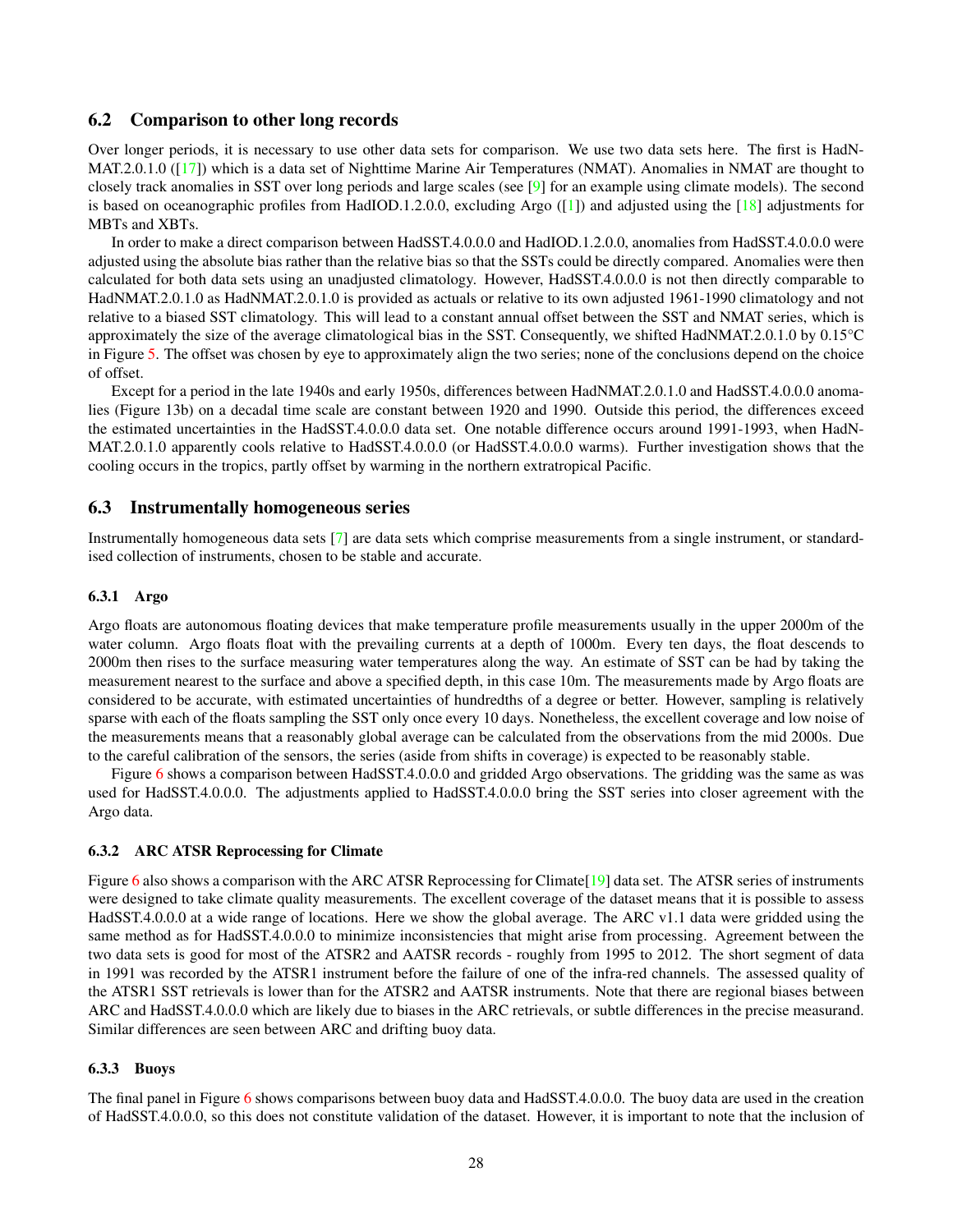

<span id="page-28-0"></span>Figure 5: From [\[14\]](#page-32-0). (a) Collocated global annual average NMAT anomalies (°C) 1900-2010 offset by 0.15°C (blue, relative to 1961-1990) and global annual average SST anomalies from HadSST.4.0.0.0 (black is central estimate and grey shading indicates 95% uncertainty range). (b) Offset NMAT anomalies minus SST anomalies with combined 95% uncertainty range (taking into account the bias errors from the HadSST.4.0.0.0 ensemble, and measurement and sampling errors in the SST). The dashed line indicates zero difference. (c) Collocated global annual average offset NMAT anomalies (blue), global annual average near-surface water temperature from HadIOD excluding Argo (orange) and SST (black is central estimate and grey shading again indicates 95% uncertainty range). (d) Difference between HadIOD and HadSST.4.0.0.0 (orange) and NMAT and HadSST.4.0.0.0 (blue). The shaded area indicates the 95% uncertainty range..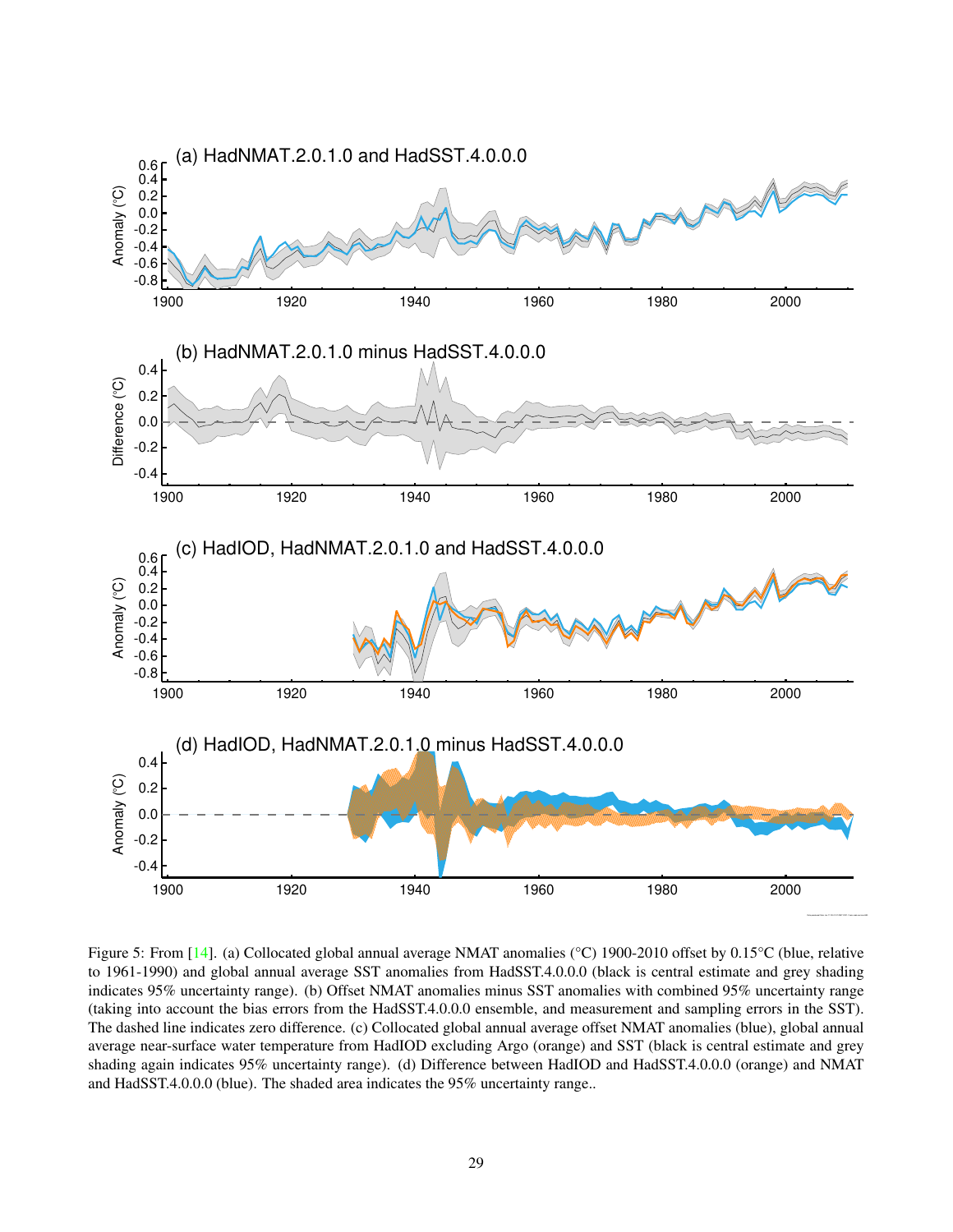

<span id="page-29-0"></span>Figure 6: From [\[14\]](#page-32-0). Comparison to instrumentally homogeneous data sets. (a) global average SST anomalies from Argo (purple) and HadSST.4.0.0.0 (black and grey shading). The dotted line shows a global average calculated from unadjusted data. All comparisons are colocated. (b) coverage of HadSST.4.0.0.0 (grey) and coverage of the Argo data (purple). (c) and (d) as for (a) and (b) but for ARC data. (e) and (f) as for (a) and (b) but for drifting buoy data.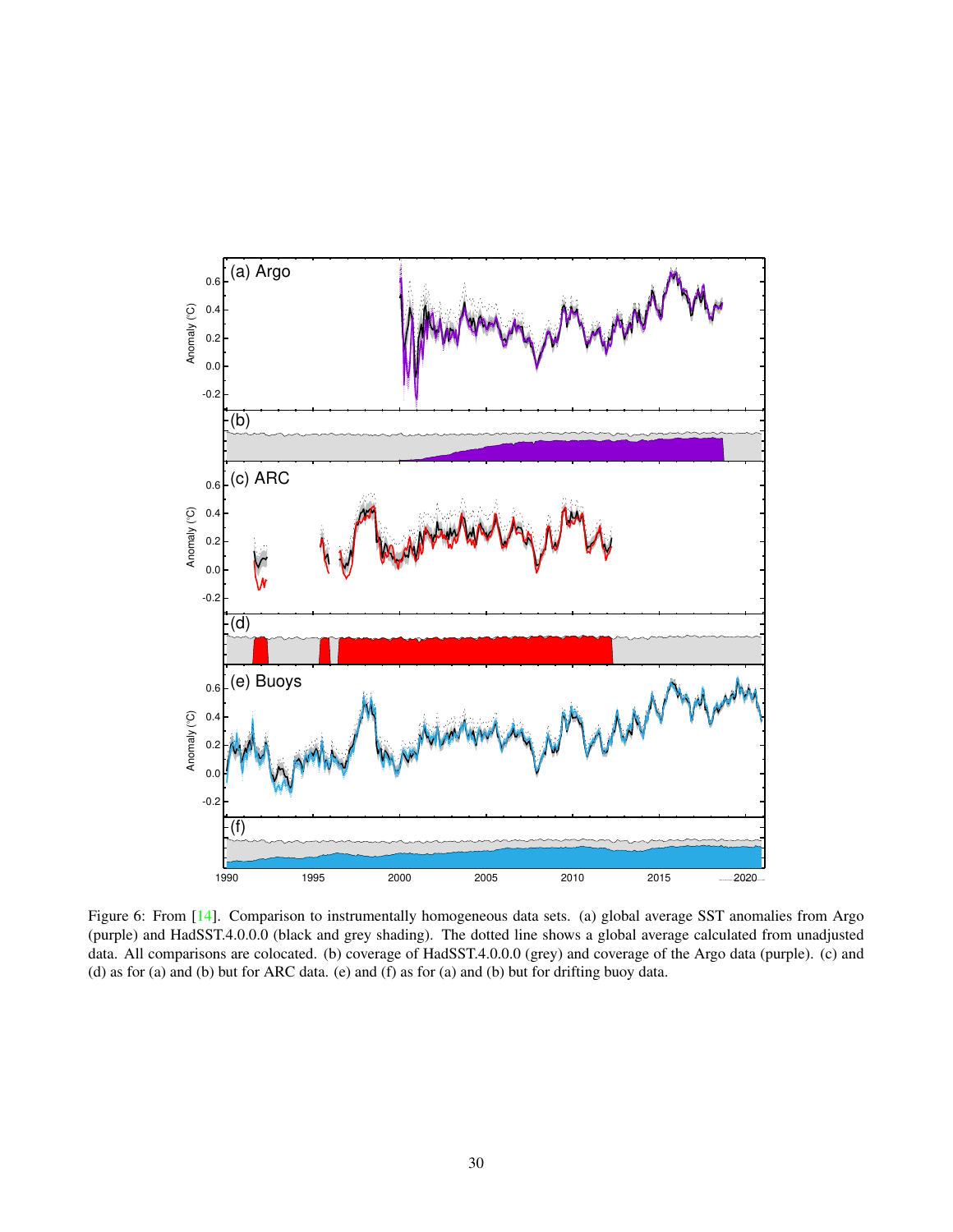ship data has not degraded the analysis. There is a divergence between the series in 1992/1993. This is a period of relatively low buoy coverage. One thing to note is that the bias adjustments applied to HadSST.4.0.0.0 cool the ship data particularly between 1990 and 2010.

#### <span id="page-30-0"></span>6.4 Known issues arising in the literature

As time goes on, new research reveals previously unknown problems with the data. It is now always possible to incorporate this information in data sets during regular updates. Nonetheless it can be important for users to be aware of the wider literature. A number of studies have been published both during the HadSST.4.0.0.0 development and since its release which have potential impacts on understanding of the data set.

[\[2\]](#page-31-9) used a probabilistic algorithm to assign marine reports to ship tracks. In HadSST.4.0.0.0 the error covariances are constructed using only those observations that have a non-missing and non-generic call sign or ID. This means the errorcovariances most likely under-estimate the simply-correlated part of the total uncertainty, particulary during periods, such as the 1860s when few reports have valid IDs in ICOADS. Assigning reports with erroneous IDs, missing IDs or generic IDs (such as SHIP or MASK) to ship tracks would increase the number of reports that can be included in the error covariances. This has not yet been done.

[\[4,](#page-31-10) [3\]](#page-31-11)showed that there are errors in the data that correlate at the level of individual decks in ICOADS (decks refer to the decks of punched cards used to store and transmit the earliest digital data) or at a national level. However, there is no evidence that this affects trends in the global average. Uncertainties in HadSST.4.0.0.0 account for correlations at the level of individual ships and in large scale biases at a quasi-global level. Correlations at a deck or nation level would act to increase the uncertainty above what is estimated in HadSST.4.0.0.0 at present. However, in the period after 1950, the majority of ships use engine room measurements and the spatially-temporally varying engine room adjustments in HadSST.4.0.0.0 will account for much of this inter-deck or inter-nation variation. Prior to 1950, because fixed fields are used for the bucket adjustments, there is no component of the analysis that accounts for uncertainty correlating at the deck or nation level. Consequently, the simply-correlated measurement errors will be under-estimated. An initial estimate assigning an uncertainty of 0.2°C to individual decks suggests an approximate doubling of the uncertainty due to simply-correlated uncertainties in the period from 1850 to the start of the Second World War. However, this needs to be confirmed.

[\[4\]](#page-31-10) also identified a cold bias in Japanese data from specific decks. This cold bias was due to truncation, rather than rounding, of decimal temperatures. Consequently, it is likely that the mean of HadSST4 is too cold by a varying amount in the affected period - roughly from the 1930s to the 1960s - with the largest effect in the North Pacific. Please refer to the papers for more details.

#### <span id="page-30-1"></span>6.5 Processing notes

This section covers topics that were not covered in the paper.

#### <span id="page-30-2"></span>6.5.1 Coverage uncertainty

The calculation of coverage uncertainty - the uncertainty arising from having empty grid boxes when calculating an area average - was not described in the HadSST.4.0.0.0 paper. Coverage uncertainty was added to the time series files after the data set was released. The coverage uncertainty for a month was calculated as follows.

A missing data mask was created for the month. This mask was used to subsample every monthly field in HadISST1, which is otherwise a globally complete SST data set. A time series of HadISST SST anomalies was calculated from the sub-sampled fields and from the globally-complete fields. The root mean squared difference between these two was used as an estimate of the coverage uncertainty.

Note that this process differs from that described in the HadSST.3.0.0.0 paper in that the RMS difference is used rather than the standard deviation.

<span id="page-30-3"></span>There was a bug in this part of the time series calculation in version HadSST.4.0.0.0. Note that this does not affect anything in the paper as the coverage uncertainty calculation was added after publication.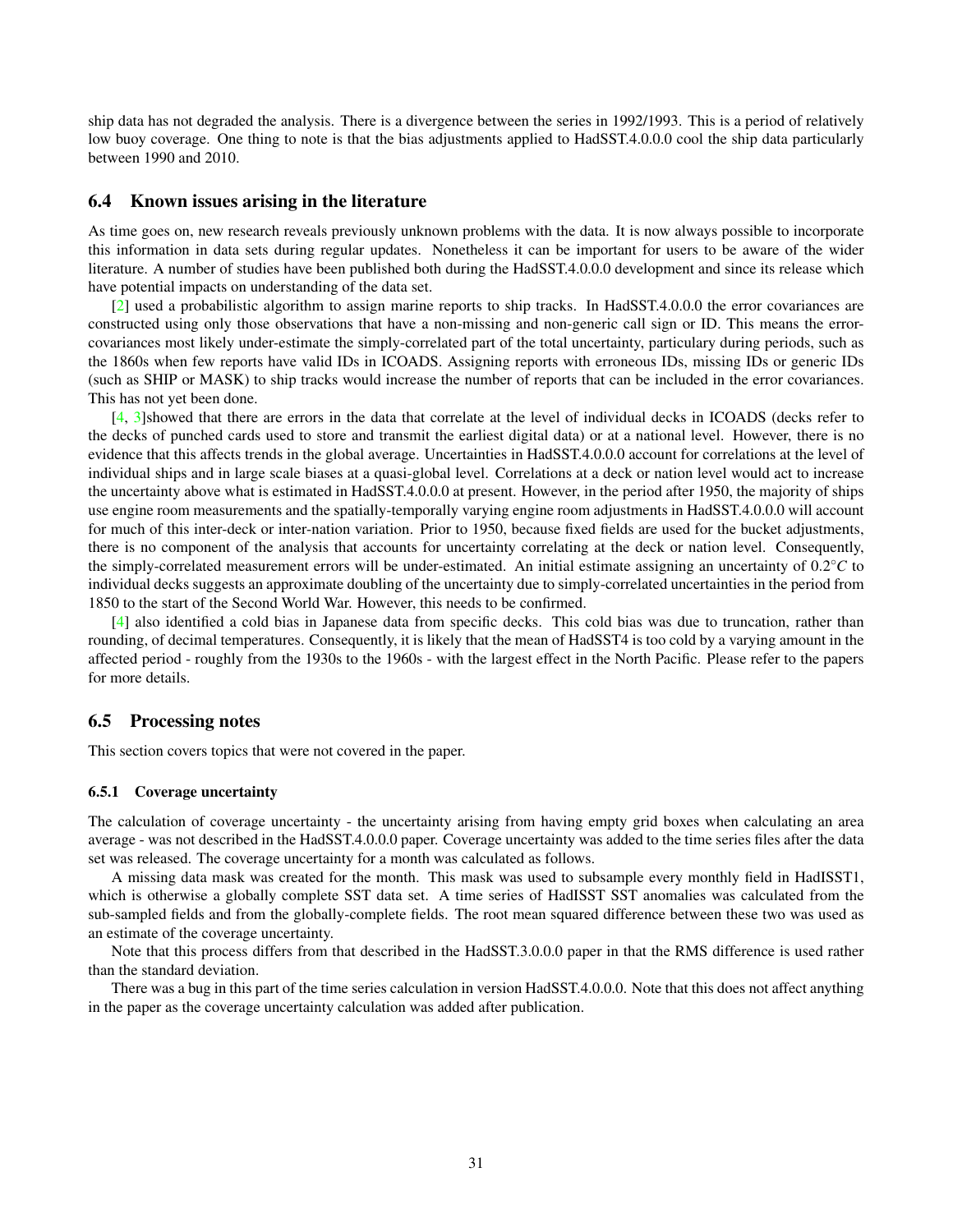# References

- <span id="page-31-8"></span>[1] Christopher P. Atkinson, Nick A. Rayner, John J. Kennedy, and Simon A. Good. An integrated database of ocean temperature and salinity observations. *Journal of Geophysical Research: Oceans*, 119(10):7139–7163, 2014. URL: [https:](https://agupubs.onlinelibrary.wiley.com/doi/abs/10.1002/2014JC010053) [//agupubs.onlinelibrary.wiley.com/doi/abs/10.1002/2014JC010053](https://agupubs.onlinelibrary.wiley.com/doi/abs/10.1002/2014JC010053), [doi:10.1002/2014JC010053](http://dx.doi.org/10.1002/2014JC010053).
- <span id="page-31-9"></span>[2] Giulia Carella, Elizabeth C. Kent, and David I. Berry. A probabilistic approach to ship voyage reconstruction in icoads. *International Journal of Climatology*, pages n/a–n/a, 2015. URL: <http://dx.doi.org/10.1002/joc.4492>, [doi:](http://dx.doi.org/10.1002/joc.4492) [10.1002/joc.4492](http://dx.doi.org/10.1002/joc.4492).
- <span id="page-31-11"></span>[3] Duo Chan and Peter Huybers. Systematic Differences in Bucket Sea Surface Temperature Measurements among Nations Identified Using a Linear-Mixed-Effect Method. *Journal of Climate*, 32(9):2569–2589, May 2019. URL: [http://](http://journals.ametsoc.org/doi/10.1175/JCLI-D-18-0562.1) [journals.ametsoc.org/doi/10.1175/JCLI-D-18-0562.1](http://journals.ametsoc.org/doi/10.1175/JCLI-D-18-0562.1), [doi:10.1175/JCLI-D-18-0562.1](http://dx.doi.org/10.1175/JCLI-D-18-0562.1).
- <span id="page-31-10"></span>[4] Duo Chan, Elizabeth C. Kent, David I. Berry, and Peter Huybers. Correcting datasets leads to more homogeneous earlytwentieth-century sea surface warming. *Nature*, 571(7765):393–397, July 2019. URL: [http://www.nature.com/](http://www.nature.com/articles/s41586-019-1349-2) [articles/s41586-019-1349-2](http://www.nature.com/articles/s41586-019-1349-2), [doi:10.1038/s41586-019-1349-2](http://dx.doi.org/10.1038/s41586-019-1349-2).
- <span id="page-31-4"></span>[5] C.K. Folland and D.E. Parker. Correction of instrumental biases in historical sea surface temperature data. *Quarterly Journal of the Royal Meteorological Society*, 121(522):319–367, 1995. [doi:10.1002/qj.49712152206](http://dx.doi.org/10.1002/qj.49712152206).
- <span id="page-31-0"></span>[6] Eric Freeman, Scott D. Woodruff, Steven J. Worley, Sandra J. Lubker, Elizabeth C. Kent, William E. Angel, David I. Berry, Philip Brohan, Ryan Eastman, Lydia Gates, Wolfgang Gloeden, Zaihua Ji, Jay Lawrimore, Nick A. Rayner, Gudrun Rosenhagen, and Shawn R. Smith. Icoads release 3.0: a major update to the historical marine climate record. *International Journal of Climatology*, 37(5):2211–2232, 2017. URL: [https:](https://rmets.onlinelibrary.wiley.com/doi/abs/10.1002/joc.4775) [//rmets.onlinelibrary.wiley.com/doi/abs/10.1002/joc.4775](https://rmets.onlinelibrary.wiley.com/doi/abs/10.1002/joc.4775), [arXiv:https://rmets.onlinelibrary.](http://arxiv.org/abs/https://rmets.onlinelibrary.wiley.com/doi/pdf/10.1002/joc.4775) [wiley.com/doi/pdf/10.1002/joc.4775](http://arxiv.org/abs/https://rmets.onlinelibrary.wiley.com/doi/pdf/10.1002/joc.4775), [doi:10.1002/joc.4775](http://dx.doi.org/10.1002/joc.4775).
- <span id="page-31-5"></span>[7] Zeke Hausfather, Kevin Cowtan, David C. Clarke, Peter Jacobs, Mark Richardson, and Robert Rohde. Assessing recent warming using instrumentally homogeneous sea surface temperature records. *Science Advances*, 3(1), 2017. URL: <https://advances.sciencemag.org/content/3/1/e1601207>, [arXiv:https://advances.sciencemag.org/](http://arxiv.org/abs/https://advances.sciencemag.org/content/3/1/e1601207.full.pdf) [content/3/1/e1601207.full.pdf](http://arxiv.org/abs/https://advances.sciencemag.org/content/3/1/e1601207.full.pdf), [doi:10.1126/sciadv.1601207](http://dx.doi.org/10.1126/sciadv.1601207).
- <span id="page-31-3"></span>[8] Shoji Hirahara, Masayoshi Ishii, and Yoshikazu Fukuda. Centennial-scale sea surface temperature analysis and its uncertainty. *Journal of Climate*, 27(1):57–75, 2014. URL: <https://doi.org/10.1175/JCLI-D-12-00837.1>, [doi:](http://dx.doi.org/10.1175/JCLI-D-12-00837.1) [10.1175/JCLI-D-12-00837.1](http://dx.doi.org/10.1175/JCLI-D-12-00837.1).
- <span id="page-31-6"></span>[9] Boyin Huang, Viva F Banzon, Eric Freeman, Jay Lawrimore, Wei Liu, Thomas C Peterson, Thomas M Smith, Peter W Thorne, Scott D Woodruff, and Huai-Min Zhang. Extended reconstructed sea surface temperature version 4 (ersst. v4). part i: Upgrades and intercomparisons. *Journal of Climate*, 28(3):911–930, 2015. URL: [https://doi.org/10.1175/](https://doi.org/10.1175/JCLI-D-14-00006.1) [JCLI-D-14-00006.1](https://doi.org/10.1175/JCLI-D-14-00006.1), [doi:10.1175/JCLI-D-14-00006.1](http://dx.doi.org/10.1175/JCLI-D-14-00006.1).
- <span id="page-31-2"></span>[10] Boyin Huang, Peter W. Thorne, Viva F. Banzon, Tim Boyer, Gennady Chepurin, Jay H. Lawrimore, Matthew J. Menne, Thomas M. Smith, Russell S. Vose, and Huai-Min Zhang. Extended reconstructed sea surface temperature, version 5 (ersstv5): Upgrades, validations, and intercomparisons. *Journal of Climate*, 30(20):8179–8205, 2017. URL: [https:](https://doi.org/10.1175/JCLI-D-16-0836.1) [//doi.org/10.1175/JCLI-D-16-0836.1](https://doi.org/10.1175/JCLI-D-16-0836.1), [doi:10.1175/JCLI-D-16-0836.1](http://dx.doi.org/10.1175/JCLI-D-16-0836.1).
- <span id="page-31-7"></span>[11] Thomas R. Karl, Anthony Arguez, Boyin Huang, Jay H. Lawrimore, James R. McMahon, Matthew J. Menne, Thomas C. Peterson, Russell S. Vose, and Huai-Min Zhang. Possible artifacts of data biases in the recent global surface warming hiatus. *Science*, 348(6242):1469–1472, 2015. URL: <https://science.sciencemag.org/content/348/6242/1469>, [doi:10.1126/science.aaa5632](http://dx.doi.org/10.1126/science.aaa5632).
- <span id="page-31-1"></span>[12] J. J. Kennedy, N. A. Rayner, R. O. Smith, D. E. Parker, and M. Saunby. Reassessing biases and other uncertainties in sea surface temperature observations measured in situ since 1850: 1. measurement and sampling uncertainties. *Journal of Geophysical Research: Atmospheres*, 116(D14), 2011. URL: [https://agupubs.onlinelibrary.wiley.com/doi/](https://agupubs.onlinelibrary.wiley.com/doi/abs/10.1029/2010JD015218) [abs/10.1029/2010JD015218](https://agupubs.onlinelibrary.wiley.com/doi/abs/10.1029/2010JD015218), [doi:10.1029/2010JD015218](http://dx.doi.org/10.1029/2010JD015218).